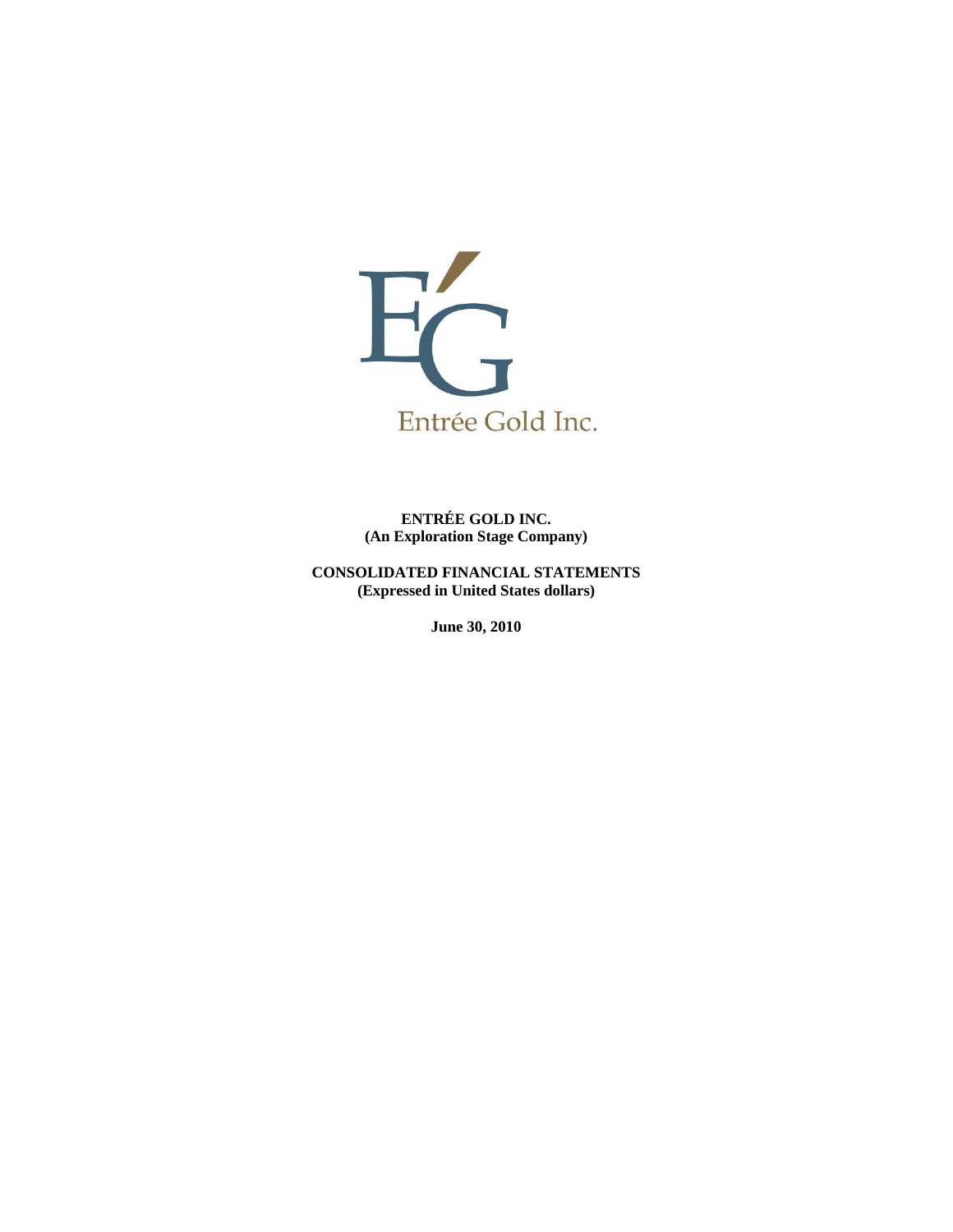(An Exploration Stage Company) CONSOLIDATED BALANCE SHEETS (Expressed in United States dollars)

|                                                                                                                                          | June 30,<br>2010 | December 31,<br>2009<br># |
|------------------------------------------------------------------------------------------------------------------------------------------|------------------|---------------------------|
| <b>ASSETS</b>                                                                                                                            |                  |                           |
| <b>Current</b>                                                                                                                           |                  |                           |
| Cash and cash equivalents                                                                                                                | \$<br>30,163,995 | \$<br>40,360,436          |
| Receivables                                                                                                                              | 280,655          | 164,255                   |
| Receivables - Ivanhoe Mines                                                                                                              | 692,590          | 699,293                   |
| Prepaid expenses                                                                                                                         | 462,406          | 811,431                   |
| Total current assets                                                                                                                     | 31,599,646       | 42,035,415                |
| Investments (Note 5)                                                                                                                     | 3,215,722        | 2,166,597                 |
| Equipment (Note 6)                                                                                                                       | 741,152          | 770,562                   |
| Mineral property interests (Note 7)                                                                                                      | 49,705,497       | 292,608                   |
| Other assets                                                                                                                             | 147,732          | 69,568                    |
| Equity investment - joint venture (Notes 5 and 7)                                                                                        | 36,855           | 94,154                    |
| Deferred Costs (Note 4)                                                                                                                  |                  | 375,216                   |
| <b>Total assets</b>                                                                                                                      | \$<br>85,446,604 | \$<br>45,804,120          |
| <b>LIABILITIES AND STOCKHOLDERS' EQUITY</b>                                                                                              |                  |                           |
|                                                                                                                                          |                  |                           |
| <b>Current</b>                                                                                                                           |                  |                           |
| Accounts payable and accrued liabilities                                                                                                 | -\$<br>1,606,340 | \$<br>1,160,912           |
| Loans payable to Ivanhoe Mines (Note 8)                                                                                                  | 818,143          | 676,083                   |
| Future income tax liabilities (Note 4)                                                                                                   | 15,289,766       |                           |
| <b>Total liabilities</b>                                                                                                                 | 17,714,249       | 1,836,995                 |
| <b>Commitments</b> (Note 13)                                                                                                             |                  |                           |
| <b>Stockholders' equity</b>                                                                                                              |                  |                           |
| Common stock, no par value, unlimited number authorized, (Note 9)<br>113,428,418 (December 31, 2009 - 97,059,346) issued and outstanding | 147, 567, 853    | 116,599,651               |
| Additional paid-in capital                                                                                                               | 14,720,707       | 15,905,963                |
| Accumulated other comprehensive income:                                                                                                  |                  |                           |
| Unrealized gain on available for sale securities                                                                                         | 747,195          | 563,481                   |
| Foreign currency cumulative translation adjustment                                                                                       | (1,103,631)      | (480, 928)                |
| Accumulated deficit during the exploration stage                                                                                         | (94, 199, 769)   | (88, 621, 042)            |
| Total stockholders' equity                                                                                                               | 67,732,355       | 43,967,125                |
| Total liabilities and stockholders' equity                                                                                               | 85,446,604<br>\$ | 45,804,120<br>\$          |

**Nature of operations** (Note 2)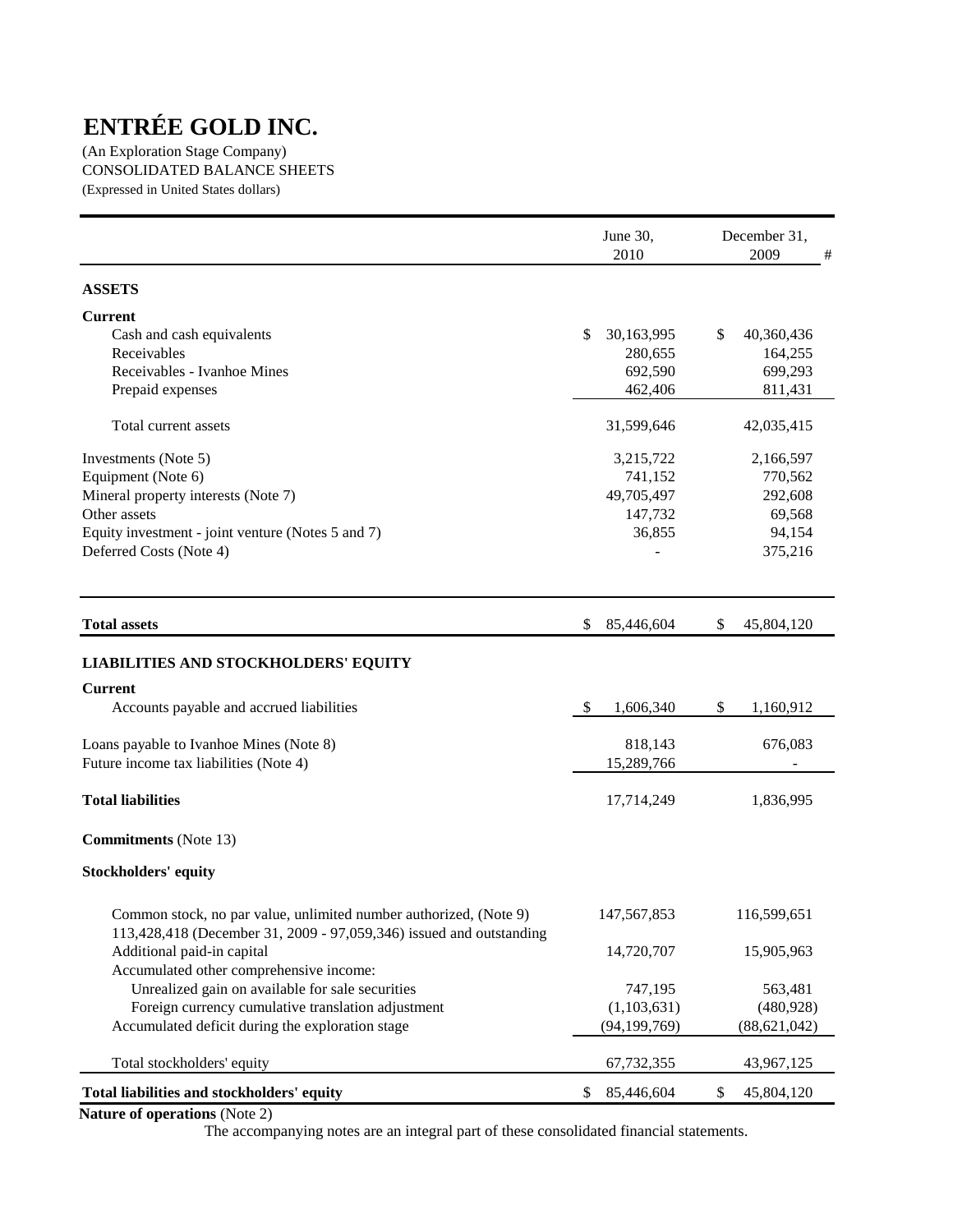(An Exploration Stage Company) CONSOLIDATED STATEMENTS OF OPERATIONS AND COMPREHENSIVE INCOME (LOSS) (Expressed in United States dollars)

|                                               | Three Months<br>Ended<br>June 30, 2010 | Three Months<br>Ended<br>June 30, 2009 | <b>Six Months</b><br>Ended<br>June 30, 2010        | <b>Six Months</b><br>Ended<br>June 30, 2009 | Inception<br>(July 19, 1995)<br>to June 30,<br>2010 |
|-----------------------------------------------|----------------------------------------|----------------------------------------|----------------------------------------------------|---------------------------------------------|-----------------------------------------------------|
| <b>EXPENSES</b>                               |                                        |                                        |                                                    |                                             |                                                     |
| Exploration (Note 7)                          | \$2,511,312                            | \$2,840,854                            | \$3,619,676                                        | 4,856,451<br><sup>S</sup>                   | $\frac{1}{2}$<br>58,469,262                         |
| General and administration                    | 890,856                                | 835,280                                | 1,923,174                                          | 2,734,844                                   | 36,297,643                                          |
| Foreign exchange (gain) loss                  | (121, 459)                             | 69,012                                 | (131,036)                                          | 54,105                                      | 50,188                                              |
| Depreciation                                  | 39,338                                 | 38,393                                 | 78,763                                             | 75,538                                      | 955,869                                             |
| Write-down of equipment                       | (97)                                   |                                        | 4,588                                              |                                             | 128,404                                             |
| <b>Loss from operations</b>                   | (3,319,950)                            | (3,783,539)                            | (5,495,165)                                        | (7,720,938)                                 | (95, 901, 366)                                      |
| Interest income                               | 50,564                                 | 80,161                                 | 112,226                                            | 301,841                                     | 4,766,019                                           |
| Loss from equity investee (Note 5)            | (153, 177)                             | (22, 454)                              | (195, 788)                                         | (22, 454)                                   | (731, 891)                                          |
| Fair value adjustment of asset                |                                        |                                        |                                                    |                                             |                                                     |
| backed commercial paper<br>(Note 5)           |                                        |                                        |                                                    |                                             | (2, 332, 531)                                       |
| <b>Net loss</b>                               | \$ (3,422,563)                         | \$ (3,725,832)                         | $$ (5,578,727)$ \;                                 | (7,441,551)                                 | (94, 199, 769)<br>-\$                               |
| Comprehensive income (loss):                  |                                        |                                        |                                                    |                                             |                                                     |
| Net loss                                      |                                        |                                        | $(3,422,563)$ \$ $(3,725,832)$ \$ $(5,578,727)$ \$ | $(7,441,551)$ \$                            | (94, 199, 769)                                      |
| Unrealized gain on available                  |                                        |                                        |                                                    |                                             |                                                     |
| for sale securities (Note 5)                  | 62,378                                 | 341,903                                | 183,716                                            | 341,903                                     | 747,197                                             |
| Foreign currency translation adjustment       | (1,899,730)                            | 3,612,193                              | (622,705)                                          | 2,308,292                                   | (1,103,633)                                         |
| Comprehensive income (loss)                   | $$ (5,259,915)$ \\$                    | 228,264                                | $$ (6,017,716)$ \\$                                | $(4,791,356)$ \$                            | (94, 556, 205)                                      |
| Basic and diluted loss per share              | $(0.04)$ \$<br>\$                      | $(0.04)$ \$                            | $(0.05)$ \$                                        | (0.08)                                      |                                                     |
| Weighted average number of shares outstanding | 97,229,651                             | 94,622,107                             | 105,623,983                                        | 94,596,312                                  |                                                     |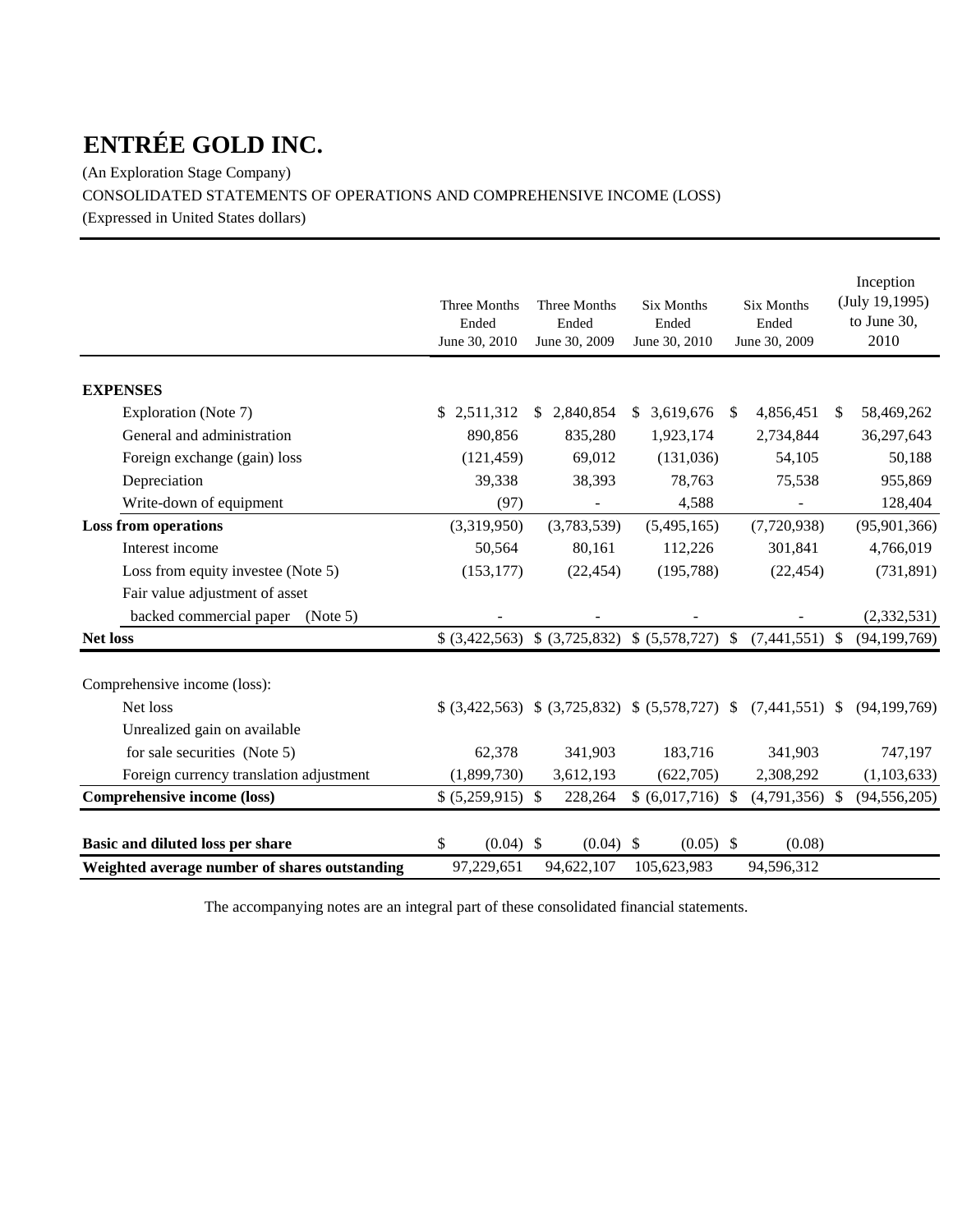(An Exploration Stage Company) CONSOLIDATED STATEMENT OF STOCKHOLDERS' EQUITY (Expressed in United States dollars)

|                                                  | Number of<br><b>Shares</b> |              | Common<br>Stock |              | Additional<br>Paid-in Capital |              | Accumulated<br>Other<br>Comprehensive<br>Income | Accumulated<br>Deficit<br>During the<br>Exploration<br><b>Stage</b> |              | Total<br>Stockholders'<br>Equity |
|--------------------------------------------------|----------------------------|--------------|-----------------|--------------|-------------------------------|--------------|-------------------------------------------------|---------------------------------------------------------------------|--------------|----------------------------------|
| <b>Balance, June 30, 2009</b>                    | 94,630,898                 | $\mathbb{S}$ | 112,109,958     | \$           | 15,055,422                    | \$           | (4,760,735)                                     | \$<br>(78,960,339)                                                  | \$           | 43,444,306                       |
| Shares issued:                                   |                            |              |                 |              |                               |              |                                                 |                                                                     |              |                                  |
| Exercise of stock options                        | 449,500                    |              | 886,443         |              | (385, 812)                    |              |                                                 |                                                                     |              | 500,631                          |
| Mineral property interests                       | 72,500                     |              | 130,056         |              |                               |              |                                                 |                                                                     |              | 130,056                          |
| Foreign currency translation adjustment          |                            |              |                 |              |                               |              | 3,590,242                                       |                                                                     |              | 3,590,242                        |
| Unrealized gain on available for sale securities |                            |              |                 |              |                               |              | 133,638                                         |                                                                     |              | 133,638                          |
| Net loss                                         |                            |              |                 |              |                               |              |                                                 | (3,620,927)                                                         |              | (3,620,927)                      |
| Balance, September 30, 2009                      | 95,152,898                 | \$           | 113,126,457     | \$           | 14,669,610                    | $\mathbb{S}$ | (1,036,855)                                     | \$<br>(82, 581, 266)                                                | $\mathbb{S}$ | 44,177,946                       |
| Shares issued:                                   |                            |              |                 |              |                               |              |                                                 |                                                                     |              |                                  |
| Exercise of stock options                        | 1,856,448                  |              | 3,350,643       |              | (1,620,490)                   |              |                                                 |                                                                     |              | 1,730,153                        |
| Mineral property interests                       | 50,000                     |              | 122,551         |              |                               |              |                                                 |                                                                     |              | 122,551                          |
| Stock-based compensation                         |                            |              |                 |              | 2,856,843                     |              |                                                 |                                                                     |              | 2,856,843                        |
| Foreign currency translation adjustment          |                            |              |                 |              |                               |              | 1,031,468                                       |                                                                     |              | 1,031,468                        |
| Unrealized gain on available for sale securities |                            |              |                 |              |                               |              | 87,940                                          |                                                                     |              | 87,940                           |
| Net loss                                         |                            |              |                 |              |                               |              | $\sim$                                          | (6,039,776)                                                         |              | (6,039,776)                      |
| Balance, December 31, 2009                       | 97,059,346                 | $\mathbb{S}$ | 116,599,651     | \$           | 15,905,963                    | \$           | 82,553                                          | \$<br>(88, 621, 042)                                                | $\mathbb{S}$ | 43,967,125                       |
| Shares issued:                                   |                            |              |                 |              |                               |              |                                                 |                                                                     |              |                                  |
| Exercise of stock options                        | 392,968                    |              | 934,208         |              | (324, 232)                    |              |                                                 |                                                                     |              | 609,976                          |
| Mineral property interests                       | 30,000                     |              | 82,391          |              |                               |              |                                                 |                                                                     |              | 82,391                           |
| Foreign currency translation adjustment          |                            |              |                 |              |                               |              | 1,277,025                                       |                                                                     |              | 1,277,025                        |
| Unrealized gain on available for sale securities |                            |              |                 |              |                               |              | 121,338                                         |                                                                     |              | 121,338                          |
| Net loss                                         |                            |              |                 |              |                               |              |                                                 | (2,156,164)                                                         |              | (2, 156, 164)                    |
| Balance, March 31, 2010                          | 97,482,314                 | $\mathbb{S}$ | 117,616,250     | $\mathbb{S}$ | 15,581,731                    | \$           | 1,480,916                                       | \$<br>(90, 777, 206)                                                | $\mathbb{S}$ | 43,901,691                       |
| Shares issued:                                   |                            |              |                 |              |                               |              |                                                 |                                                                     |              |                                  |
| Exercise of stock options                        | 925,303                    |              | 1,773,730       |              | (861,024)                     |              |                                                 |                                                                     |              | 912,706                          |
| Mineral property interests                       |                            |              |                 |              |                               |              |                                                 |                                                                     |              |                                  |
| Acquistion of PacMag                             | 15,020,801                 |              | 28,325,101      |              |                               |              |                                                 |                                                                     |              | 28,325,101                       |
| Share issue costs                                |                            |              | (147, 228)      |              |                               |              |                                                 |                                                                     |              | (147, 228)                       |
| Foreign currency translation adjustment          |                            |              |                 |              |                               |              | (1,899,730)                                     |                                                                     |              | (1,899,730)                      |
| Unrealized gain on available for sale securities |                            |              |                 |              |                               |              | 62,378                                          |                                                                     |              | 62,378                           |
| Net loss                                         |                            |              |                 |              |                               |              |                                                 | (3,422,563)                                                         |              | (3,422,563)                      |
| <b>Balance, June 30, 2010</b>                    | 113,428,418                | \$           | 147,567,853     | \$           | 14,720,707                    | \$           | (356, 436)                                      | \$<br>(94, 199, 769)                                                | \$           | 67,732,355                       |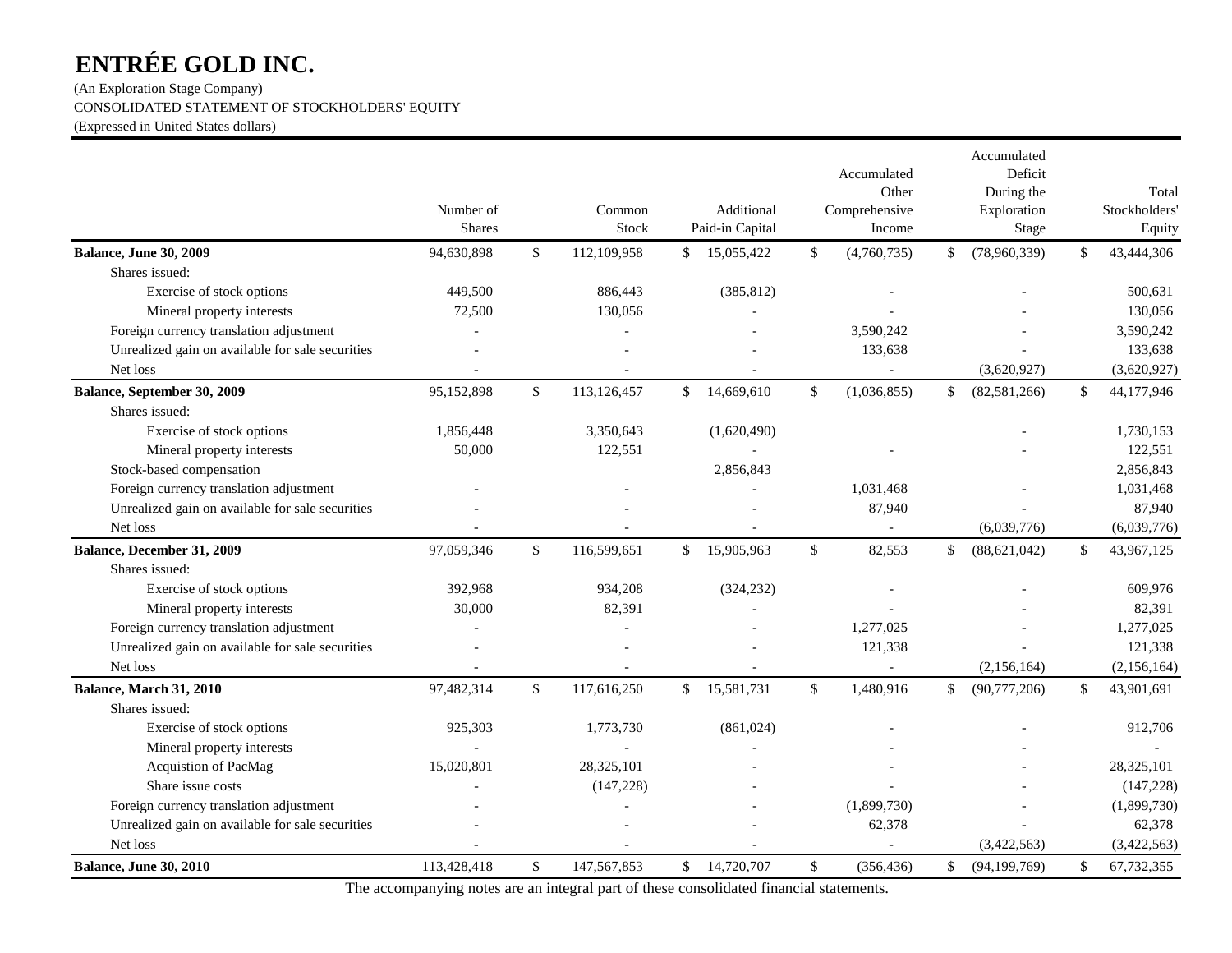(An Exploration Stage Company) CONSOLIDATED STATEMENTS OF CASH FLOWS (Expressed in United States dollars)

|                                                           | Three Months<br>Ended<br>June 30,<br>2010 | Three Months<br>Ended<br>June 30,<br>2009 | <b>Six Months</b><br>Ended<br>June 30,<br>2010 | <b>Six Months</b><br>Ended<br>June 30,<br>2009 | Inception<br>(July 19,<br>1995) to<br>June 30, 2010 |
|-----------------------------------------------------------|-------------------------------------------|-------------------------------------------|------------------------------------------------|------------------------------------------------|-----------------------------------------------------|
| CASH FLOWS FROM OPERATING ACTIVITIES                      |                                           |                                           |                                                |                                                |                                                     |
| Net loss                                                  | (3,422,563)                               | \$ (3,725,832)                            | \$(5,578,727)                                  |                                                | $$(7,441,551) \$(94,199,769)$                       |
| Items not affecting cash:                                 |                                           |                                           |                                                |                                                |                                                     |
| Depreciation                                              | 39,338                                    | 38,393                                    | 78,763                                         | 75,538                                         | 955,868                                             |
| Stock-based compensation                                  |                                           | 25,613                                    |                                                | 1,326,834                                      | 17,656,876                                          |
| Fair value adjustment of asset backed<br>commercial paper |                                           |                                           |                                                |                                                | 2,332,531                                           |
| Write-down of equipment                                   | (97)                                      |                                           | 4,588                                          | $\overline{a}$                                 | 128,404                                             |
| Escrow shares compensation                                |                                           |                                           | $\overline{a}$                                 |                                                | 2,001,832                                           |
| Mineral property interest paid in<br>stock and warrants   |                                           |                                           |                                                | 22,515                                         | 4,052,698                                           |
| Loss from equity investee                                 | 153,177                                   | 22,454                                    | 195,788                                        | 22,454                                         | 731,891                                             |
|                                                           |                                           |                                           |                                                |                                                |                                                     |
| Other items not affecting cash                            |                                           |                                           | 4,691                                          |                                                | 76,868                                              |
| Changes in assets and liabilities:<br>Receivables         |                                           |                                           |                                                |                                                |                                                     |
| Receivables - Ivanhoe Mines                               | (29, 732)                                 | 667,457                                   | (67, 478)                                      | 444,592                                        | (226, 875)                                          |
|                                                           | 14,333                                    | (30, 220)                                 |                                                | (30, 220)                                      | (641,794)                                           |
| Prepaid expenses                                          | 188,848                                   | 139,482                                   | 343,177                                        | (102,008)                                      | (396, 242)                                          |
| Accounts payable and accrued liabilities                  | 463,478                                   | (116,709)                                 | 88,962                                         | (305, 351)                                     | 950,487                                             |
| Net cash used in operating activities                     | (2,593,218)                               | (2,979,362)                               | (4,930,236)                                    | (5,987,197)                                    | (66, 577, 225)                                      |
| <b>CASH FLOWS FROM FINANCING ACTIVITIES</b>               |                                           |                                           |                                                |                                                |                                                     |
| Proceeds from issuance of capital stock                   | 912,706                                   | 49,266                                    | 1,522,682                                      | 49,266                                         | 113,514,416                                         |
| Share issue costs                                         | (147, 228)                                |                                           | (147, 228)                                     | $\overline{\phantom{0}}$                       | (3,693,148)                                         |
| Loan payable to Ivanhoe Mines                             |                                           | 32,657                                    |                                                | 32,657                                         | 376,230                                             |
| Net cash provided by financing activities                 | 765,478                                   | 81,923                                    | 1,375,454                                      | 81,923                                         | 110,197,498                                         |
| CASH FLOWS FROM INVESTING ACTIVITIES                      |                                           |                                           |                                                |                                                |                                                     |
| Cash acquired on acquisition of PacMag                    | 959,437                                   |                                           | 959,437                                        |                                                | 959,437                                             |
| Mineral property interest                                 | (54, 507)                                 |                                           | (54, 507)                                      |                                                | (92, 726)                                           |
| Mineral Property Interest -Bond Payments                  | (79,082)                                  |                                           | (79,082)                                       |                                                | (148, 650)                                          |
| Joint venture - Ivanhoe Mines                             |                                           | (22, 454)                                 |                                                | (22, 454)                                      | (366, 595)                                          |
| Purchase of asset backed                                  |                                           |                                           |                                                |                                                |                                                     |
| commercial paper                                          |                                           |                                           |                                                |                                                | (4,031,122)                                         |
| Acquisition of PacMag Metals Limited                      | (6,395,581)                               |                                           | (6,827,921)                                    |                                                | (6,905,019)                                         |
| Acquisition of equipment                                  | (35, 264)                                 | (5, 114)                                  | (62,958)                                       | (34,904)                                       | (1,747,043)                                         |
| Net cash used in investing activities                     | (5,604,997)                               | (27, 568)                                 | (6,065,031)                                    | (57, 358)                                      | (12, 331, 718)                                      |
|                                                           |                                           |                                           |                                                |                                                |                                                     |
| Effect of foreign currency translation on cash and        |                                           |                                           |                                                |                                                |                                                     |
| cash equivalents                                          | (1,729,552)                               | 3,374,073                                 | (576, 628)                                     | 2,223,297                                      | (1,124,560)                                         |
| Change in cash and cash equivalents                       |                                           |                                           |                                                |                                                |                                                     |
| during the period                                         | (9,162,289)                               | 449,066                                   | (10, 196, 441)                                 | (3,739,335)                                    | 30,163,995                                          |
| Cash and cash equivalents, beginning of period            | 39,326,284                                | 41,024,414                                | 40,360,436                                     | 45,212,815                                     |                                                     |
| Cash and cash equivalents, end of period                  | \$30,163,995                              | \$41,473,480                              | \$30,163,995                                   | \$41,473,480                                   | \$30,163,995                                        |
| Cash paid for interest during the period                  | \$                                        | \$                                        | \$                                             | \$                                             | \$                                                  |
| Cash paid for income taxes during the period              | \$                                        | \$                                        | \$                                             | $\$$                                           | \$                                                  |

Supplemental disclosure with respect to cash flows (Note 12)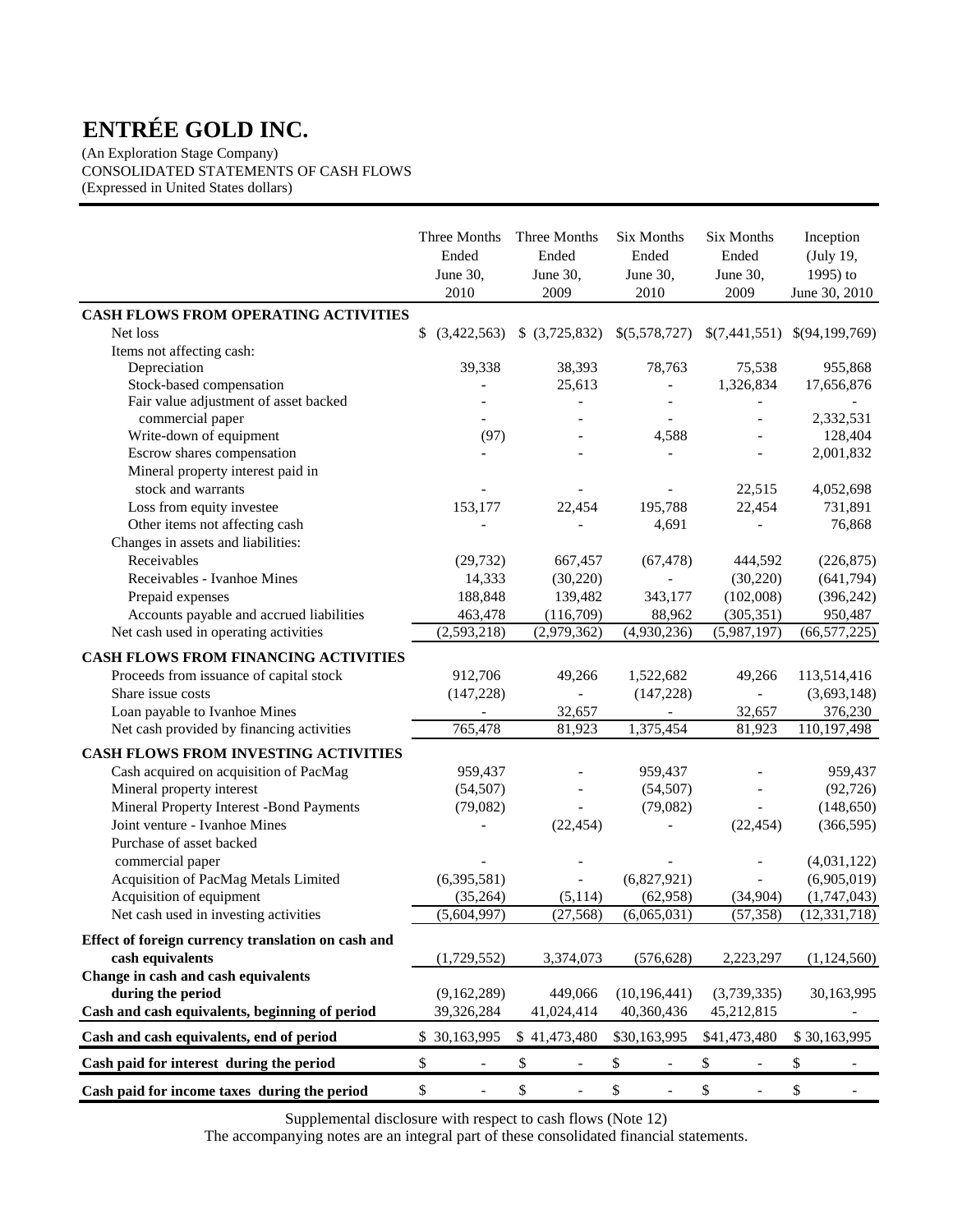#### **1. BASIS OF PRESENTATION**

The interim period financial statements have been prepared by the Company in conformity with generally accepted accounting principles in the United States of America. The preparation of financial data is based on accounting principles and practices consistent with those used in the preparation of annual financial statements, and in the opinion of management these financial statements contain all adjustments necessary (consisting of normally recurring adjustments) to present fairly the financial information contained therein. Certain information and footnote disclosure normally included in the financial statements prepared in conformity with generally accepted accounting principles in the United States of America have been condensed or omitted. These interim period statements should be read together with the most recent audited financial statements and the accompanying notes for the year ended December 31, 2009. The results of operations for the six months ended June 30, 2010 are not necessarily indicative of the results to be expected for the year ending December 31, 2010.

# **2. NATURE OF OPERATIONS**

The Company was incorporated under the laws of the Province of British Columbia on July 19, 1995 and continued under the laws of the Yukon Territory on January 22, 2003. On May 27, 2005, the Company changed the governing jurisdiction from the Yukon Territory to British Columbia by continuing into British Columbia under the British Columbia *Business Corporation Act.* The Company's principal business activity is the exploration of mineral property interests. To date, the Company has not generated significant revenues from its operations and is considered to be in the exploration stage.

All amounts are expressed in United States dollars, except for certain amounts denoted in Canadian dollars ("C\$"), and Australian dollars ("A\$").

#### **3. SIGNIFICANT ACCOUNTING POLICIES**

These consolidated financial statements follow the same significant accounting principles as those outlined in the notes to the audited consolidated financial statements for the year ended December 31, 2009.

The following recent accounting pronouncements are relevant to the Company's financial reporting.

In April 2010, the FASB issued ASU 2010-13, *Compensation – Stock Compensation (Topic 718),*  amending ASC 718. ASU 2010-13 clarifies that a share-based payment award with an exercise price denominated in the currency of a market in which the entity's equity securities trade should not be classified as a liability if it otherwise qualifies as equity. ASU 2010-13 also improves GAAP by improving consistency in financial reporting by eliminating diversity in practice. ASU 2010-13 is effective for interim and annual reporting periods beginning after December 15, 2010. The Company is currently evaluating the impact of ASU 2010-13, but does not expect its adoption to have a material impact on the Company's financial reporting and disclosures.

In February 2010, the FASB issued ASU 2010-09, *Subsequent Events (Topic 855),* amending ASC 855. ASU 2010-09 removes the requirement for an SEC filer to disclose a date relating to its subsequent events in both issued and revised financial statements. ASU 2010-09 also eliminates potential conflicts with the SEC's literature. Most of ASU 2010-09 is effective upon issuance of the update. The Company adopted ASU 2010-09 in February 2010, and its adoption did not have a material impact on the Company's financial reporting and disclosures.

In January 2010, the FASB issued ASU 2010-06, *Fair Value Measurements and Disclosures (Topic 820), Improving Disclosures about Fair Value Measurements,* amending ASC 820. ASU 2010-06 requires entities to provide new disclosures and clarify existing disclosures relating to fair value measurements. The new disclosures and clarifications of existing disclosures are effective for interim and annual reporting periods beginning after December 15, 2009, except for the disclosures about purchases, sales, issuances,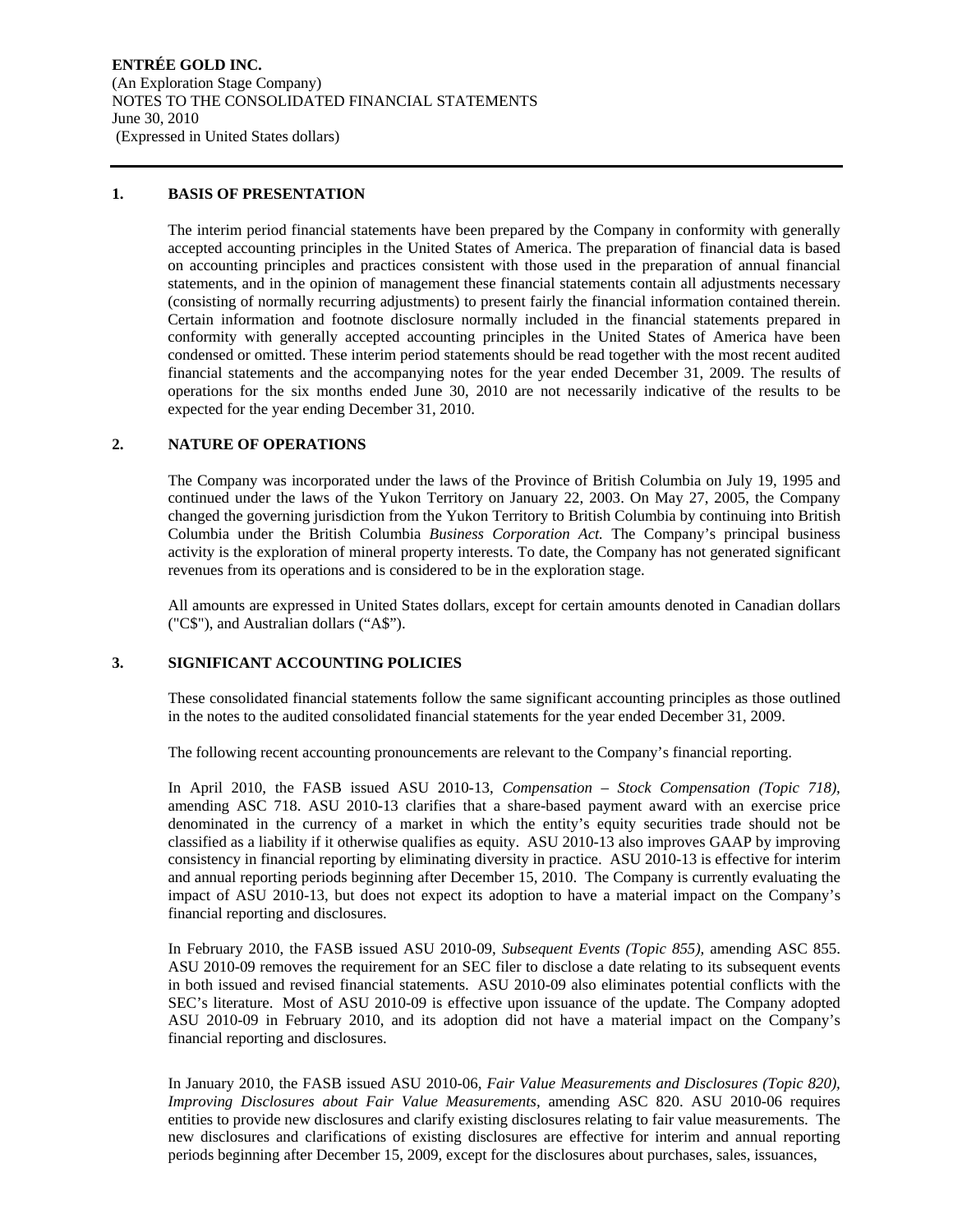#### **3. SIGNIFICANT ACCOUNTING POLICIES** (cont'd...)

and settlements in Level 3 fair value measurements, which are effective for fiscal years beginning after December 15, 2010 and for interim periods within those fiscal years. The Company adopted ASU 2010-06 during the March 2010 quarter, and its adoption did not have a material impact on the Company's financial position or results of operations.

# **4. ACQUISITIONS**

The Company acquired all of the outstanding shares of PacMag Metals Limited ("PacMag") on June 30, 2010, pursuant to a Scheme Implementation Deed dated November 28, 2009 (the "Scheme Deed"), with PacMag, by way of schemes of arrangement (the "Schemes") under the laws of Australia (the "Transaction"). All outstanding options to purchase PacMag Shares were cancelled pursuant to the Schemes. Consideration for the PacMag Shares acquired was common shares of Entree Gold ("Entree Shares"), with the number issued based on a share exchange ratio of 0.1018 Entree Share for each PacMag Shares and CAD\$0.0415 cash for each PacMag Share. Consideration for cancellation of PacMag Options was Entree Shares, with the number issued calculated with reference to the share exchange ratio, the exercise price and time value for such PacMag Options and whether the PacMag Options were "in the money" or not. The Company issued an aggregate of 15,020,801 common shares in the capital of Entree Gold Inc, to former shareholders and option holders of PacMag.

The acquisition has been accounted for as an acquisition of the net assets of PacMag, rather than a business combination, as the net assets acquired did not represent a separate business transaction. For accounting purposes, Entree acquired control of PacMag on June 30, 2010 and these consolidated financial statements include the results of PacMag from June 30, 2010. As consideration, the Company issued 15,020,801 common shares valued at \$28,325,101, paid \$6,160,391 and incurred transaction costs of \$1,282,789 for a total consideration of \$35,768,281

A preliminary allocation of the purchase price, which is subject to final adjustments, is as follows:

| Cash                                      | \$ | 959,437        |
|-------------------------------------------|----|----------------|
| Receivables                               |    | 52,266         |
| Investments                               |    | 895,273        |
| Mineral property interests                |    | 49,280,499     |
| Equipment                                 |    | 1,488          |
| Accounts payables and accrued liabilities |    | (130,916)      |
| Future income tax liability               |    | (15, 289, 766) |
|                                           | S  | 35,768,281     |

For the purposes of these consolidated financial statements, the purchase consideration has been allocated on a preliminary basis to the fair value of assets acquired and liabilities assumed, based on management's best estimates and taking into account all available information at the time of acquisition as well as applicable information at the time these consolidated financial statements were prepared. Entree will continue to review information and perform further analysis with respect to these assets, prior to finalizing the allocation of the purchase price in 2010. Although the results of this review are presently unknown, it is anticipated that it may result in a change to the value attributable to tangible assets and future income tax liabilities.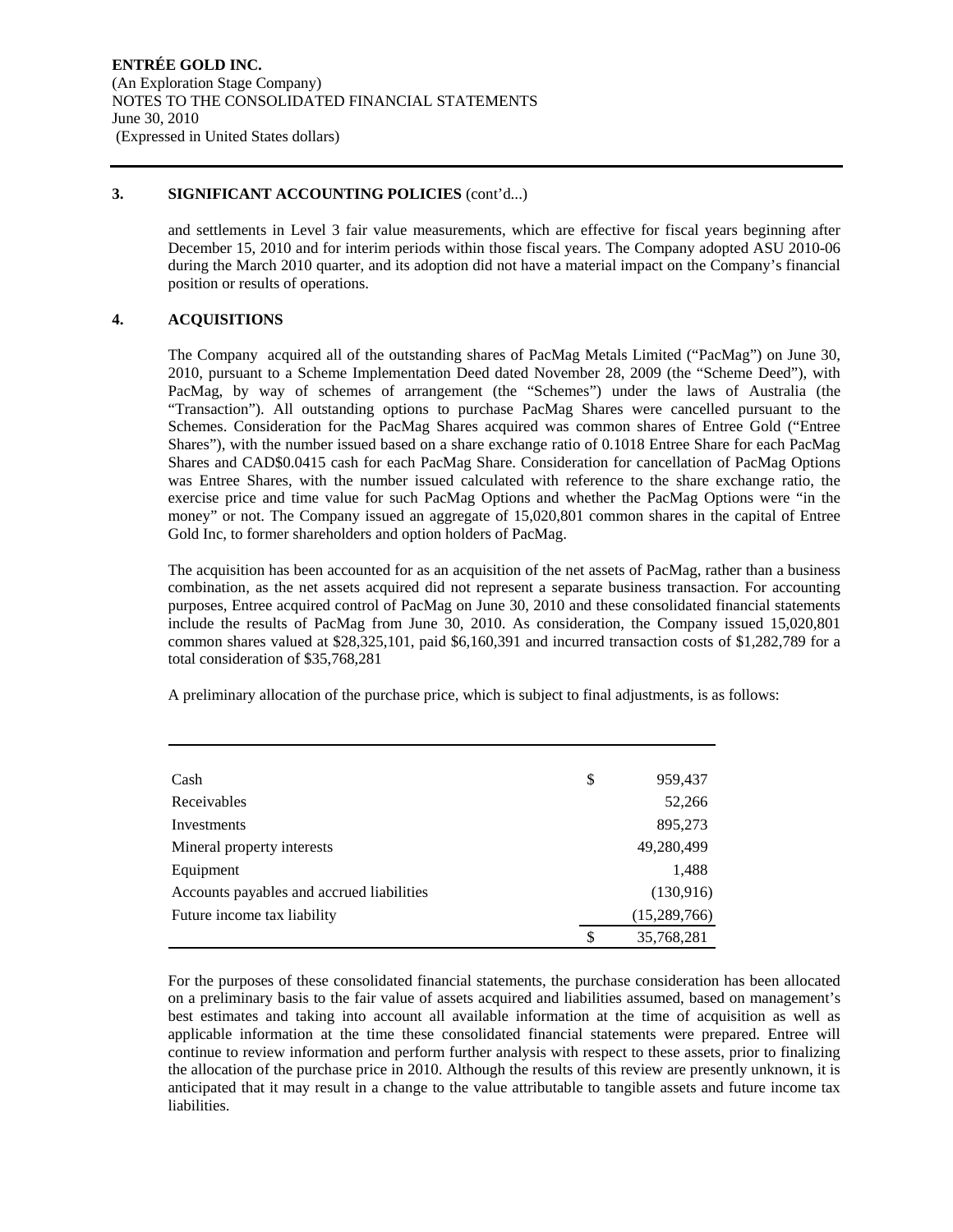#### **5. INVESTMENTS**

#### *Asset Backed Commercial Paper*

The Company owns Asset Backed Notes ('AB Notes') with a face value of C\$4,007,068 (December 31, 2009 – C\$4,013,365). The Company has designated the notes as "available for sale" and the notes are recorded at fair value.

During the fiscal quarter, the fair market value of the AB Notes was positively impacted by a number of factors: credit market conditions, rising interest rates, and the passage of time.

The MAV2 Pooled Notes Classes A-1 and A-2 accrue interest at a rate of 3-month CDOR minus 50 basis points. Prior to this quarter, prevailing interest rates were very low and no interest payments were accrued by the Notes. In the most-recent quarter, rates rose as the Bank of Canada signalled and then enacted a rate hike. In assessing the fair value of the Notes, it had previously been predicted that they would not pay interest so long as the prevailing market interest rates persisted at very low levels. With the recent rate hike and accompanying rise in CDOR, this assumption has been removed and it is foreseen that the Notes will pay interest going forward. This change in assumption causes an increase in the valuation of the A-1 and A-2 Notes.

During 2010, the principal pay-down on the A-1 Notes was in the amount of \$6,297. This payment resulted from a retroactive adjustment of errors made by the Administrator of the MAV Notes in 2009. The impact on overall valuation of the portfolio was minimal and considered immaterial.

The impact of these positive factors was an increase in fair market value in the period. As a result of this analysis, the Company has estimated the fair market value of its AB Notes investment to be C\$2,461,068 as at June 30, 2010 (December 31, 2009 – C\$2,267,560). Accordingly, the Company has recorded an unrealized gain of \$183,716 in other comprehensive income (June 30, 2009 – \$341,903).

The table below summarizes the Company's valuation.

| Restructuring categories         | C\$ thousands |                                                    |                                           |                           |
|----------------------------------|---------------|----------------------------------------------------|-------------------------------------------|---------------------------|
| <b>MAV 2 Notes</b>               | Face value    | <b>June 30/2010</b><br>C\$ Fair value<br>estimate* | Dec 31/2009<br>C\$ Fair value<br>estimate | Expected maturity<br>date |
| A1 (rated A)                     | 1,960,231     | 1,475,816                                          | 1,388,866                                 | 12/20/2016                |
| A2 (rated BBB)                   | 1,630,461     | 919,309                                            | 826,653                                   | 12/20/2016                |
| B                                | 295.974       | 64.739                                             | 50,836                                    | 12/20/2016                |
| C                                | 120.402       | 1.204                                              | 1.205                                     | 12/20/2016                |
| <b>Total original investment</b> | 4,007,068     | 2,461,068                                          | 2,267,560                                 |                           |

\* - the range of fair values estimated by the Company varied between C\$2.2 million and C\$2.7 million

- the total United States dollars fair value of the investment at June 30, 2010 is \$2,320,450 (Dec 31, 2009 - \$2,166,597).

We believe we have utilized an appropriate methodology to estimate fair value. However, there can be no assurance that management's estimate of potential recovery as at June 30, 2010 is accurate. Subsequent adjustments, either materially higher or lower, may be required in future reporting periods.

#### *Equity Method Investment*

The Company has a 20% equity investment in a joint venture with Oyu Tolgoi LLC, a subsidiary of Ivanhoe Mines Ltd. (Note 7). At June 30, 2010, the Company's investment in the joint venture was \$36,855 (December 31, 2009 - \$94,154). The Company's share of the loss of the joint venture is \$195,788 for the six months ended June 30, 2010 (June 30, 2009 - \$22,454).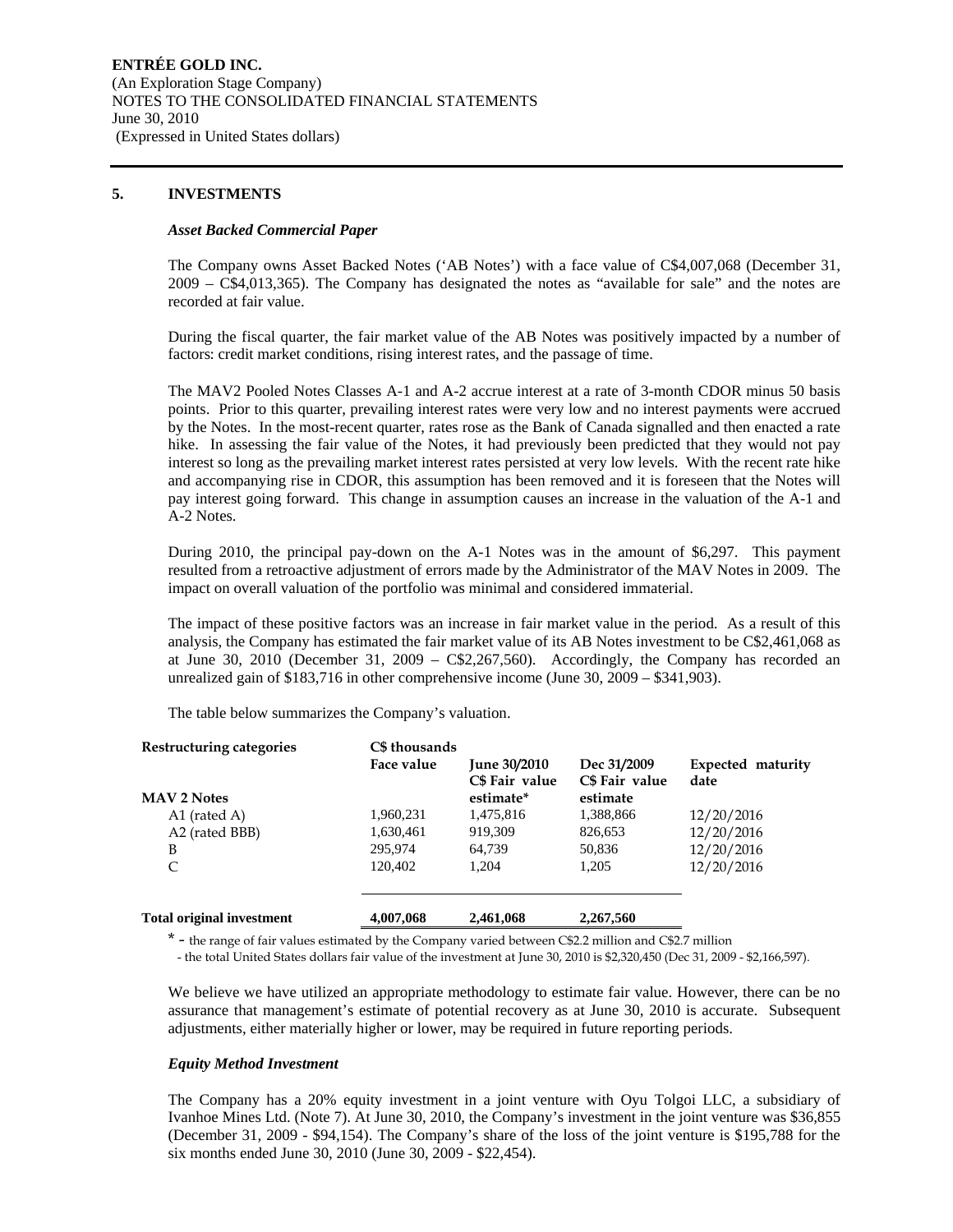# **5. INVESTMENTS** (cont'd...)

# *Australia Listed Equity Securities*

At June 30, 2010, the Company held the following Australia listed securities:

|                            | <b>Shares</b> | <b>FMV</b> |
|----------------------------|---------------|------------|
| Peninsula Minerals Limited | 34,650,000    | \$852,029  |
| Zinc Co. Limited           | 300,000       | 43.243     |
|                            |               | \$895,272  |

# **6. EQUIPMENT**

|                    | June 30, 2010 |              |         |               |          |   | December 31, 2009 |             |         |   |          |
|--------------------|---------------|--------------|---------|---------------|----------|---|-------------------|-------------|---------|---|----------|
|                    |               | Accumulated  |         |               | Net Book |   |                   | Accumulated |         |   | Net Book |
|                    | Cost          | Depreciation |         | Value<br>Cost |          |   | Depreciation      |             | Value   |   |          |
|                    |               |              |         |               |          |   |                   |             |         |   |          |
| Office equipment   | \$<br>119.930 | <b>S</b>     | 68.405  | 51.525<br>S   |          | S | 126.873           |             | 68,095  | S | 58,778   |
| Computer equipment | 547,391       |              | 299,201 | 248,190       |          |   | 533,022           |             | 265,491 |   | 267,531  |
| Field equipment    | 497,543       |              | 226,967 | 270,576       |          |   | 472,495           |             | 210,987 |   | 261,508  |
| <b>Buildings</b>   | 416,420       |              | 245,559 | 170,861       |          |   | 416,734           |             | 233,989 |   | 182,745  |
|                    | 1,581,284     |              | 840,132 | 741,152<br>S  |          |   | \$1,549,124       |             | 778,562 | S | 770,562  |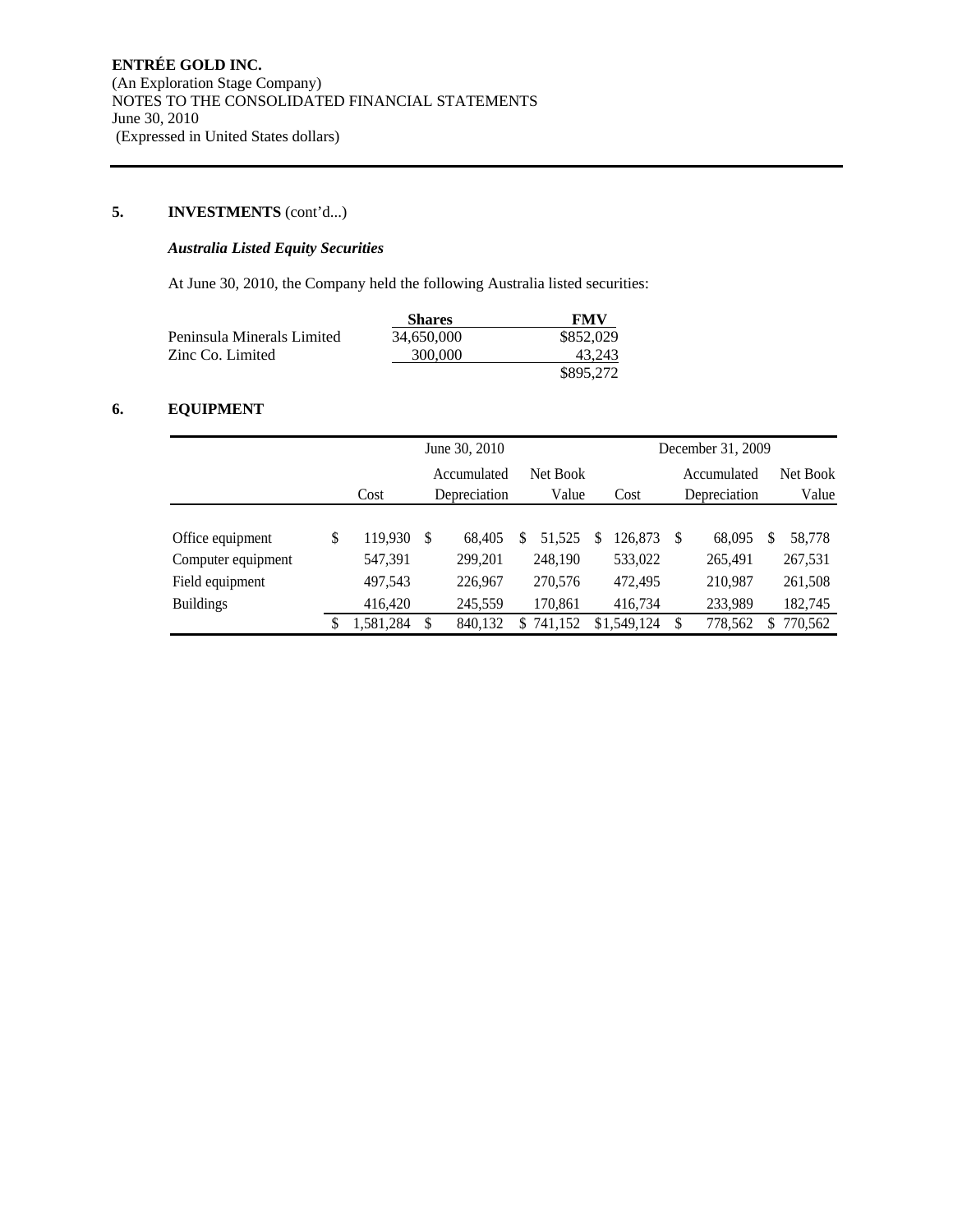#### **7. MINERAL PROPERTY INTERESTS**

Title to mineral property interests involves certain inherent risks due to the difficulties of determining the validity of certain claims as well as the potential for problems arising from the frequently ambiguous conveyancing history characteristic of many mineral property interests. The Company has investigated title to its mineral property interests and, to the best of its knowledge, title to the mineral property interests are in good standing.

Acquisition costs capitalized are summarized as follows:

|                            |     | June 30,<br>2010 | December 31,<br>2009 |  |  |
|----------------------------|-----|------------------|----------------------|--|--|
|                            |     |                  |                      |  |  |
| <b>USA</b>                 |     |                  |                      |  |  |
| Empirical                  | \$  | 84,511           | \$<br>84,511         |  |  |
| <b>Bisbee</b>              |     | 82,391           |                      |  |  |
| Blackjack                  |     | 45,546           | 45,546               |  |  |
| Roulette                   |     | 212,551          | 162,551              |  |  |
| Ann Mason                  |     | 45,094,206       |                      |  |  |
| <b>Blue Hills</b>          |     | 2,908,084        |                      |  |  |
| Sentinel                   |     | 296,772          |                      |  |  |
| Meadow Valley              |     | 20,705           |                      |  |  |
| Rainbow Canyon             |     | 27,606           |                      |  |  |
| <b>Total USA</b>           |     | 48,772,372       | 292,608              |  |  |
| <b>AUSTRALIA</b>           |     |                  |                      |  |  |
| Corktree                   |     | 365,044          |                      |  |  |
| Mystique                   |     | 397,154          |                      |  |  |
| <b>Blue Rose JV</b>        |     | 170,927          |                      |  |  |
| <b>Total USA</b>           |     | 933,125          |                      |  |  |
| <b>Total all locations</b> | \$. | 49,705,497       | \$<br>292,608        |  |  |

#### **MONGOLIA**

#### **Lookout Hill**

Three licences comprise the Company's Lookout Hill property located within the South Gobi region of Mongolia. One of the Company's wholly-owned Mongolian subsidiaries, Entrée LLC, is the registered owner of the two mining licences (Shivee Tolgoi and Javhlant). The Shivee Tolgoi mining license was issued for a 30 year term in October 2009 and has right of renewal for a further two 20 year terms. The Javhlant mining license was issued for a 30 year term in October 2009 and has right of renewal for a further two 20 year terms.

The other wholly-owned Mongolian subsidiary, Entree Resources LLC, is the registered owner of the Togoot mining licence, which was granted on June 24, 2010 and also has a 30 year term and the right of renewal for a further two 20 year terms. The Company owns a 100% interest in the portions of the licences held outside the Entrée-Ivanhoe joint venture, and 20 or 30% interest in portions held within the Entree-Ivanhoe joint venture.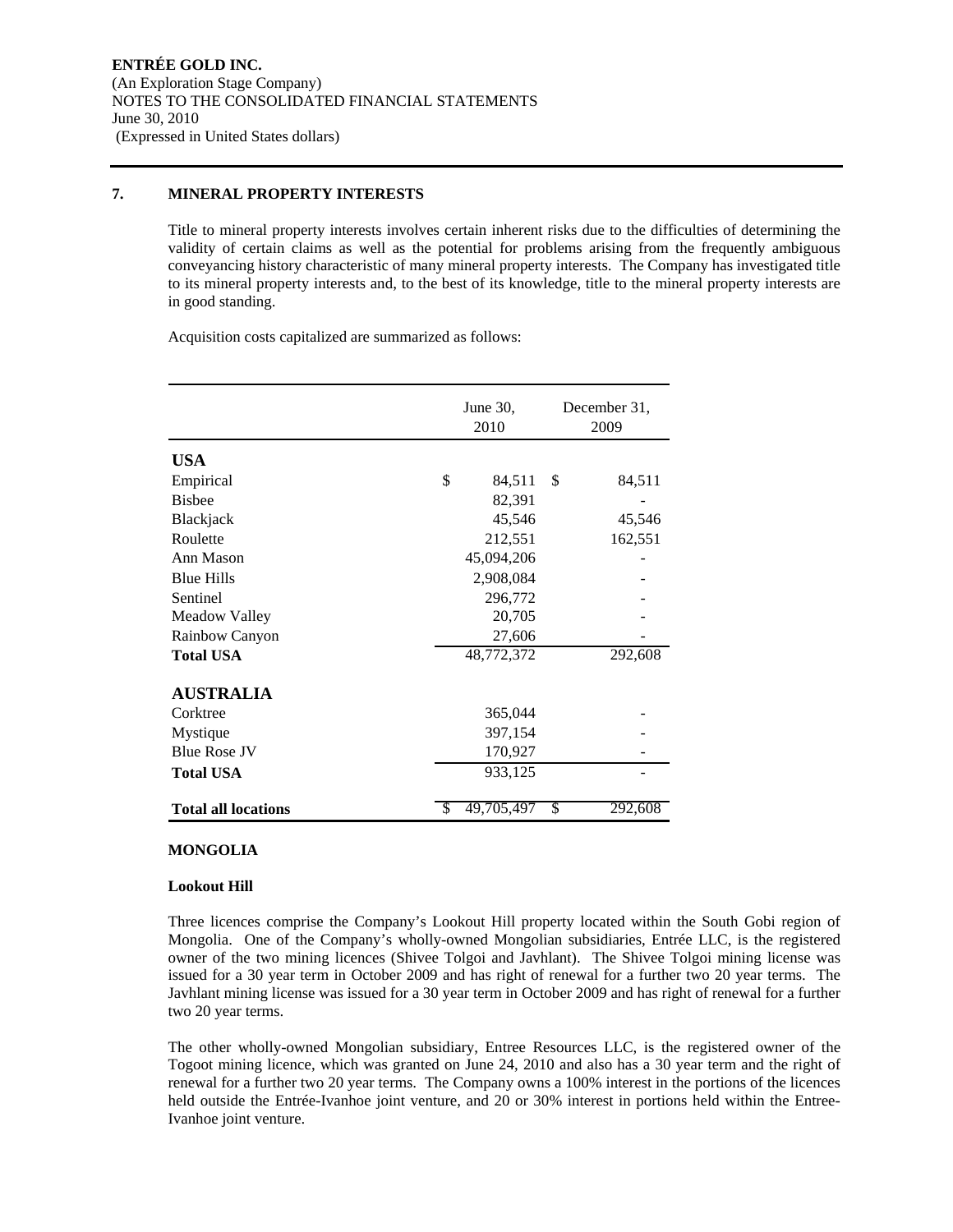**MONGOLIA** (cont'd...)

#### Lookout Hill (cont'd...)

The total estimated annual fees in order to maintain the Shivee Tolgoi and Javhlant mining licences in good standing is approximately \$1,100,000. Approximately \$600,000 of this amount would be recoverable from the joint venture with Ivanhoe Mines, which is described further below. The annual fee for maintaining the Togoot licence is \$70,154.

The Company entered into an arm's-length Equity Participation and Earn-In Agreement (the "Earn-In Agreement") in October 2004 with Ivanhoe Mines Ltd. This agreement was subsequently assigned to a subsidiary of Ivanhoe Mines Ltd., Oyu Tolgoi LLC, (collectively, "Ivanhoe Mines"). The Earn-in Agreement provided that Ivanhoe Mines would have the right, subject to certain conditions outlined in the Earn-in Agreement, to earn a participating interest in mineral exploration and, if warranted, development and mining project on a portion of the Lookout Hill property (the "Joint Venture Property").

As of June 30, 2008, Ivanhoe Mines had expended a total of \$35 million on exploration on the Joint Venture Property and in accordance with the Earn-In Agreement, the Company and Ivanhoe Mines formed a joint venture on terms annexed to the Earn-In Agreement.

As of June 30, 2010, the joint venture had expended approximately \$3.2 million (June 30, 2009 - \$1.9 million) in mineral property interests to advance the project. Under the terms of the Earn-in Agreement, Ivanhoe Mines advanced to the Company the required cash participation amount charging interest at prime plus 2% (Note 8).

#### **UNITED STATES OF AMERICA**

#### **Empirical**

In July 2007, the Company entered into an agreement with Empirical Discovery, LLC ("Empirical") to explore for and develop certain mineral targets in southeastern Arizona and adjoining southwestern New Mexico. Under the terms of the agreement, the Company has the option to acquire an 80% interest in any of the properties by incurring exploration expenditures totalling a minimum of \$1.9 million and issuing 300,000 shares within 5 years of acceptance of the agreement. If the Company exercises its option, Empirical may elect within 90 days to retain a 20% participating interest or convert to a 2% NSR (net smelter return) royalty, half of which may be purchased for \$2 million. Per the terms of the agreement, the Company issued 15,000 shares in August 2007, 20,000 shares in August 2008, and 35,000 shares in August 2009.

#### **Lordsburg**

The Lordsburg project is one of the targets advanced under the 2007 Empirical agreement. The Company determined that based on favourable preliminary results this project warrants significant exploration.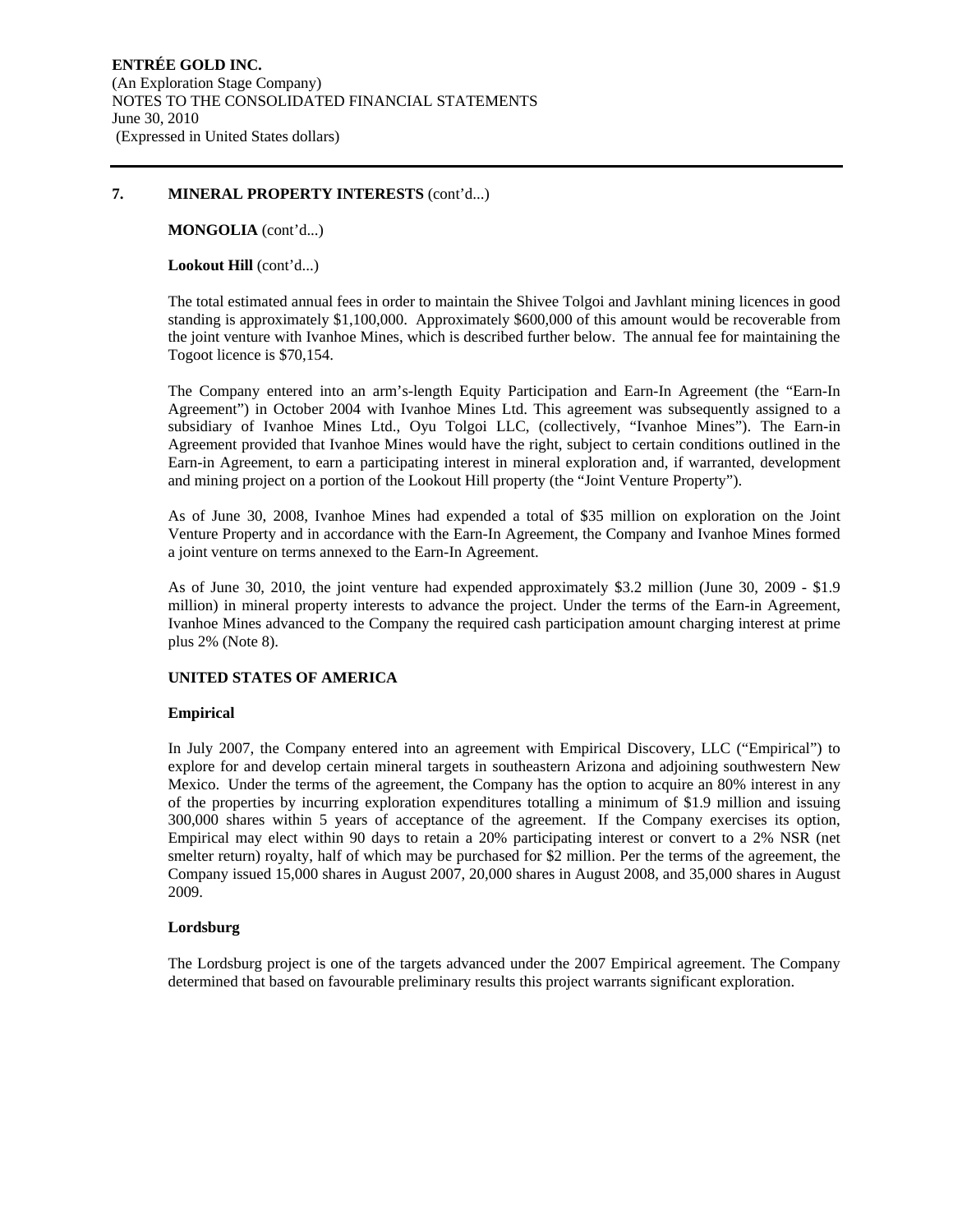#### **UNITED STATES OF AMERICA** (cont'd...)

#### **Bisbee**

In January 2008, the Company entered into a second agreement with Empirical whereby the Company has the option to acquire an 80% interest in any of the properties by incurring exploration expenditures totaling a minimum of \$1.9 million and issuing 150,000 shares within 5 years of the anniversary of TSX acceptance of the agreement (February 13, 2008). If the Company exercises its option, Empirical may elect within 90 days to retain a 20% participating interest or convert to a 2% NSR royalty, half of which may be purchased for \$2 million. Upon entering this agreement, the Company issued 10,000 shares to Empirical as per the terms of the agreement. Under the terms of the agreement, a further 20,000 shares were issued to Empirical in February 2009 and another 30,000 shares in February 2010.

#### **Blackjack**

In July 2009, the Company entered into an agreement with HoneyBadger Exploration Inc. ("HoneyBadger") whereby the Company may acquire up to an 80% interest in a portion of the Yerington West Project, known as the Blackjack Property. The Company may exercise its first option to acquire 51% after incurring minimum expenditures of \$900,000 in the first year of exploration and issuing 37,500 shares and reimbursing HoneyBadger for up to \$206,250 of expenditures previously incurred on the property. The Company may increase its interest by a further 29% (to 80% in total) by making payments of \$375,000 and issuing 375,000 shares within 3 years. In August 2009, the Company issued 37,500 shares to HoneyBadger per the terms of the agreement. The Company has committed to carry HoneyBadger through the completion of 10,000 metres of drilling, including any done within the first year.

#### **Roulette**

In September, 2009, the Company entered into an agreement with Bronco Creek Exploration Inc. ("Bronco Creek") to acquire an 80% interest in the Roulette Property which adjoins and is directly south of the Blackjack Property currently under option with HoneyBadger. Under the terms of the agreement, the Company may acquire an 80% interest in the Roulette Property by incurring expenditures of \$1,000,000, making cash payments of \$140,000 and issuing 85,000 shares within three years. The minimum expenditure required in Year 1 is \$300,000, along with cash payments totalling \$90,000 and issuance of 72,500 shares. Per the terms of the agreement, the Company issued 50,000 shares in November 2009 and has made payments totalling \$90,000.

#### **Ann Mason**

The Ann Mason project is owned 100% by the Company and was acquired on June 30, 2010 through the acquisition of PacMag. The Ann Mason project is a porphyry deposit located in the Yerington copper porphyry district in western Nevada, USA.

#### **Blue Hills**

The Blue Hills project is owned 100% by the Company and was acquired on June 30, 2010 through the acquisition of PacMag. The Blue Hills project is a porphyry deposit located in the Yerington copper porphyry district in western Nevada, USA.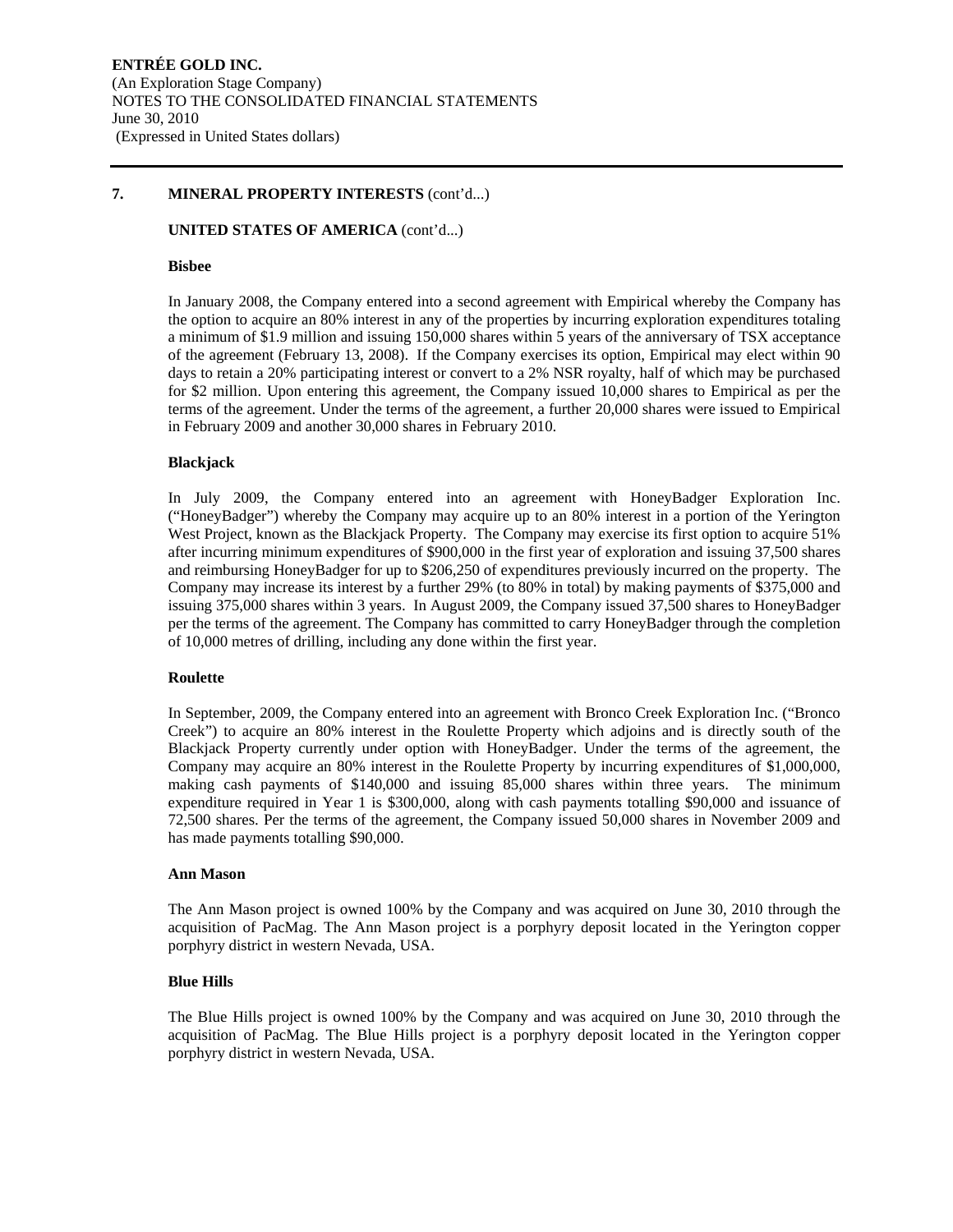#### **UNITED STATES OF AMERICA** (cont'd...)

#### **Shamrock**

The Shamrock project is owned 100% by the Company and was acquired on June 30, 2010 through the acquisition of PacMag. The Shamrock project is a skarn exploration target located in the Yerington copper porphyry district in western Nevada, USA.

#### **Sentinel**

The Sentinel project is owned 100% by the Company and was acquired on June 30, 2010 through the acquisition of PacMag. The Sentinel project is a uranium exploration project in southwest North Dakota, USA.

#### **Meadow Valley**

The Meadow Valley project is owned 100% by the Company and was acquired on June 30, 2010 through the acquisition of PacMag. The Meadow Valley project is an early stage exploration project within the Laramide Copper province in Arizona, USA.

#### **Rainbow Canyon**

The Rainbow Canyon project is owned 100% by the Company and was acquired on June 30, 2010 through the acquisition of PacMag. The Rainbow Canyon project is an early stage epithermal gold project in Nevada, USA.

#### **AUSTRALIA**

#### **Blue Rose**

The Blue Rose project is a joint venture owned 51% by the Company and 49% by Giralia Resources N L. 51% of the Blue Rose project was acquired on June 30, 2010 through the acquisition of PacMag. The Blue Rose project is a copper gold molybdenum project in South Australia. The licences are subject to the Blue Rose Joint Venture, whereby the manager, PacMag Metals Limited, and Giralia are currently funding exploration activities.

Under a recently executed Mineral Development Agreement ("MDA"), Wasco Mining Pty Ltd ("Wasco") will acquire 100% of a portion of the Blue Rose deposit and the rights to mine and process all mineralisation extracted. The MDA includes a staged refund (subject to standard industry terms and conditions) of historical exploration costs to the Blue Rose joint venture by Wasco totaling A\$1.95 million and a 1.5% gross revenue royalty payable to the Blue Rose joint venture partners on the production of metals mined from the deposit.

#### **Northling**

The Northling project is owned 100% by the Company and was acquired on June 30, 2010 through the acquisition of PacMag. Dominion Mining Limited may earn 70% of the project by expending \$750,000 over 5 years.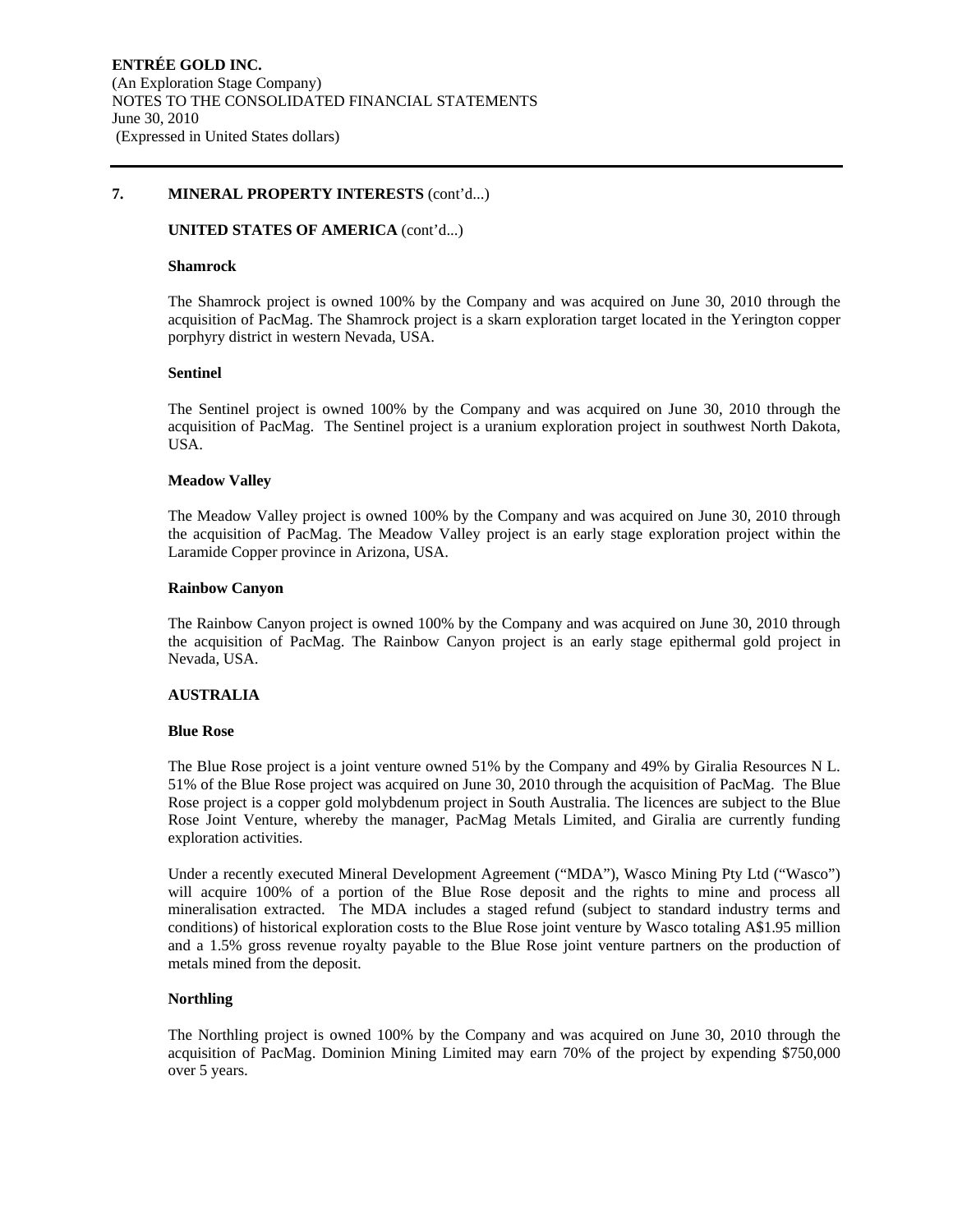#### **AUSTRALIA** (cont'd...)

#### **Mystique**

The Mystique project is owned 100% by the Company and was acquired on June 30, 2010 through the acquisition of PacMag. Blackfire Gold Pty Ltd. may earn 60% of the project by expending \$1 million over 3 years and 75% by expending \$2.5 million over 5 years.

#### **Corktree**

The Corktree project is an early stage copper project in Western Australia. Pursuant to an earn-in agreement with Giralia Resources NL, the Company has the right to earn a 75% interest in the Corktree project by expending \$500,000 in exploration over 5 years. The Corktree farm-in rights were acquired on June 30, 2010 through the acquisition of PacMag.

#### **CHINA**

#### **Huaixi**

In November 2007, the Company entered into an agreement with the Zhejiang No. 11 Geological Brigade to explore for copper within three prospective contiguous exploration licences in Pingyang County, Zhejiang Province, People's Republic of China. The Company has agreed to spend \$3 million to fund exploration activities on the licences over a four year period in order to earn a 78% interest while the Zhejiang No. 11 Geological Brigade would then hold a 22% interest.

# **CANADA**

# **Crystal**

In September 2009, the Company reached an agreement with Taiga Consultants Ltd. to acquire the Crystal Property. The Company may acquire a 100% interest, subject to a 1% NSR royalty, in the Crystal Property after completing C\$500,000 in exploration expenditures and issuing 100,000 shares. One half of the NSR can be purchased by the Company for C\$500,000.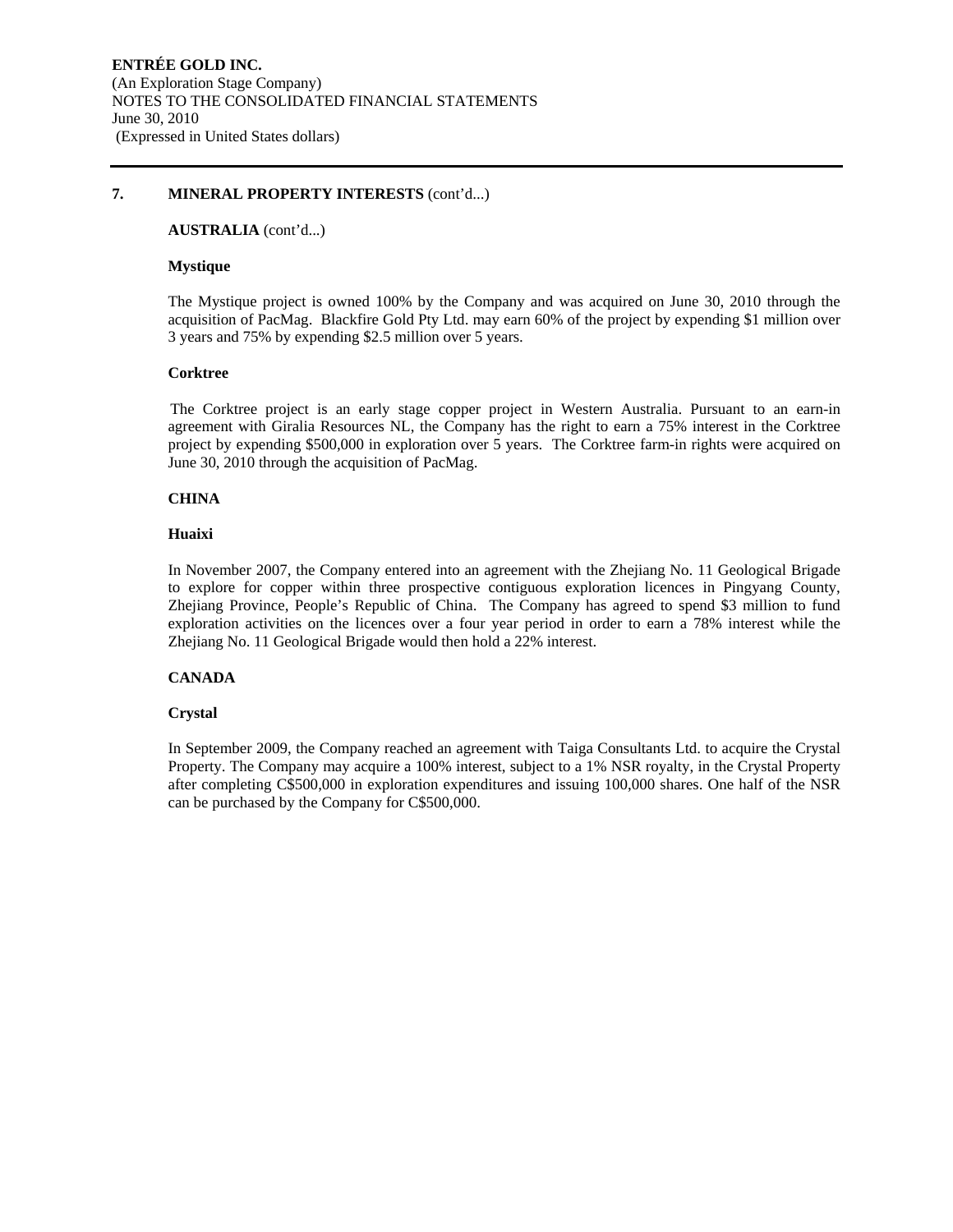#### **EXPLORATION**

Exploration costs expensed are summarized as follows:

|                            | Three Months<br>Ended<br>June 30,<br>2010 |           |               | Three Months<br>Ended<br>June 30.<br>2009 | <b>Six Months</b><br>Ended<br>June 30.<br>2010 |           | <b>Six Months</b><br>Ended<br>June 30.<br>2009 |                    | Inception<br>(July 19, 1995)<br>to June 30,<br>2010 |  |
|----------------------------|-------------------------------------------|-----------|---------------|-------------------------------------------|------------------------------------------------|-----------|------------------------------------------------|--------------------|-----------------------------------------------------|--|
| <b>MONGOLIA</b>            |                                           |           |               |                                           |                                                |           |                                                |                    |                                                     |  |
| Lookout Hill<br>Manlai     | \$                                        | 1,516,764 | <sup>\$</sup> | 1,871,289<br>1.690                        | \$.                                            | 2,087,603 | \$.                                            | 3,123,274<br>8,210 | \$42,615,837<br>4,308,930                           |  |
| <b>Total Mongolia</b>      |                                           | 1,516,764 |               | 1,872,979                                 |                                                | 2,087,603 |                                                | 3,131,484          | 46,924,767                                          |  |
| <b>CHINA</b>               |                                           |           |               |                                           |                                                |           |                                                |                    |                                                     |  |
| Huaixi                     |                                           | 86.044    |               | 287,916                                   |                                                | 271,868   |                                                | 434.934            | 2,054,416                                           |  |
| <b>Total China</b>         |                                           | 86,044    |               | 287,916                                   |                                                | 271,868   |                                                | 434,934            | 2,054,416                                           |  |
| <b>USA</b>                 |                                           |           |               |                                           |                                                |           |                                                |                    |                                                     |  |
| Empirical                  |                                           | 9,236     |               | 76,037                                    |                                                | 25,753    |                                                | 104,515            | 1,907,134                                           |  |
| Lordsburg                  |                                           | 43.890    |               | 468.948                                   |                                                | 94.559    |                                                | 953.459            | 2,860,530                                           |  |
| <b>Bisbee</b>              |                                           | 28,823    |               | 10,363                                    |                                                | 136,437   |                                                | 82,802             | 474,300                                             |  |
| Blackjack                  |                                           | 485,309   |               |                                           |                                                | 536,255   |                                                |                    | 1,011,672                                           |  |
| Roulette                   |                                           | 138,209   |               |                                           |                                                | 154,406   |                                                |                    | 206,767                                             |  |
| <b>Total USA</b>           |                                           | 705,467   |               | 555,348                                   |                                                | 947,410   |                                                | 1,140,776          | 6,460,403                                           |  |
| <b>OTHER</b>               |                                           | 203,037   |               | 124,611                                   |                                                | 312,795   |                                                | 149,257            | 3,029,676                                           |  |
| <b>Total other</b>         |                                           | 203,037   |               | 124,611                                   |                                                | 312,795   |                                                | 149,257            | 3,029,676                                           |  |
| <b>Total all locations</b> | S                                         | 2,511,312 | S             | 2,840,854                                 | S.                                             | 3,619,676 | \$.                                            | 4,856,451          | \$58,469,262                                        |  |

# **8. LOANS PAYABLE**

Under the terms of the Earn-In Agreement (Note 7), Ivanhoe Mines will contribute funds to approved joint venture programs and budgets on the Company's behalf. Interest on each loan advance shall accrue at an annual rate equal to Ivanhoe Mines' actual cost of capital or the prime rate of the Royal Bank of Canada, plus two percent (2%) per annum, whichever is less, as at the date of the advance. The loans will be repayable by the Company monthly from ninety percent (90%) of the Company's share of available cash flow from the joint venture. In the absence of available cash flow, the loans will not be repayable. The loans are unsecured and the Company will use the proceeds of the loans only to meet its obligations under the joint venture. The loans are not expected to be repaid within one year.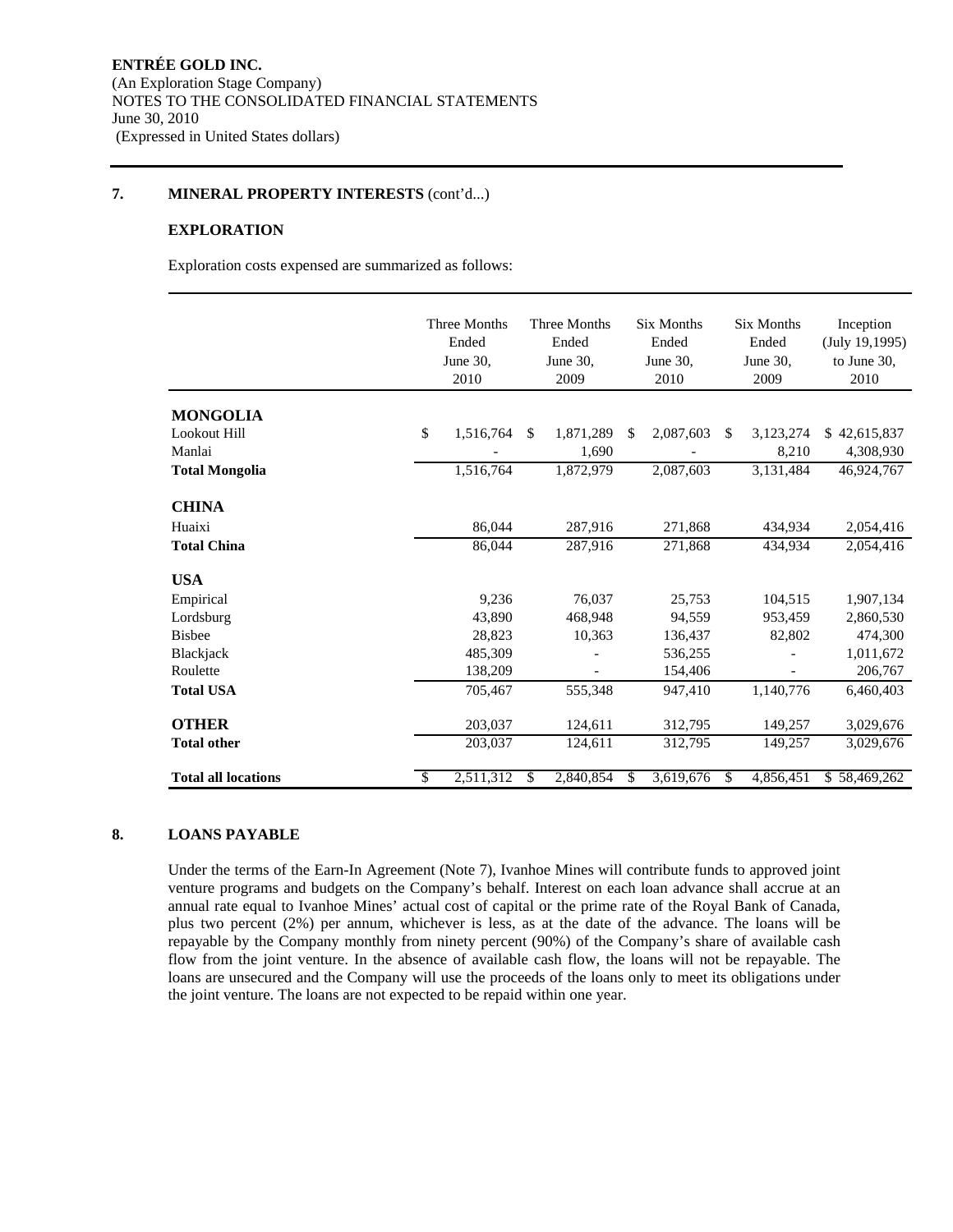#### **9. COMMON STOCK**

#### **Share issuances**

In February 2010, the Company issued 30,000 shares at a fair value of \$82,391 to Empirical pursuant to the January 2008 mineral property option agreement (Note 7).

In June 2010, the Company issued 15,020,801 shares at a fair value of \$28,325,101 pursuant to the acquisition of PacMag (Note 4) and incurred \$147,228 of share issue costs.

During the six months ended June 30, 2010, the Company issued 1,318,271 common shares for cash proceeds of \$1,522,682 on the exercise of stock options. The fair value recorded when the options were granted of \$1,185,256 has been transferred from additional paid–in capital to common stock on the exercise of the options. Included in the issued shares were 376,571 common shares issued pursuant to the cashless exercise of 1,535,300 options with an exercise price of C\$1.75 and 7,500 options with an exercise price of C\$2.60, with the remaining 1,166,229 options treated as cancelled.

#### **Stock options**

The Company has adopted a stock option plan (the "Plan") to grant options to directors, officers, employees and consultants. Under the Plan, as amended in June 2010, the Company may grant options to acquire up to 10% of the issued and outstanding shares of the Company. Options granted can have a term up to ten years and an exercise price typically not less than the Company's closing stock price at the date of grant.

The Company uses the Black-Scholes option pricing model to determine the fair value of stock options granted. For employees, the compensation expense is amortized on a straight-line basis over the requisite service period which approximates the vesting period. Compensation expense for stock options granted to non-employees is recognized over the contract services period or, if none exists, from the date of grant until the options vest. Compensation associated with unvested options granted to non-employees is re-measured on each balance sheet date using the Black-Scholes option pricing model.

The Company uses historical data to estimate option exercise, forfeiture and employee termination within the valuation model. For non-employees, the expected term of the options approximates the full term of the options. The risk-free interest rate is based on a treasury instrument whose term is consistent with the expected term of the stock options. The Company has not paid and does not anticipate paying dividends on its common stock; therefore, the expected dividend yield is assumed to be zero. Companies are required to utilize an estimated forfeiture rate when calculating the expense for the reporting period. Based on the best estimate, management applied the estimated forfeiture rate of Nil in determining the expense recorded in the accompanying Statements of Operations.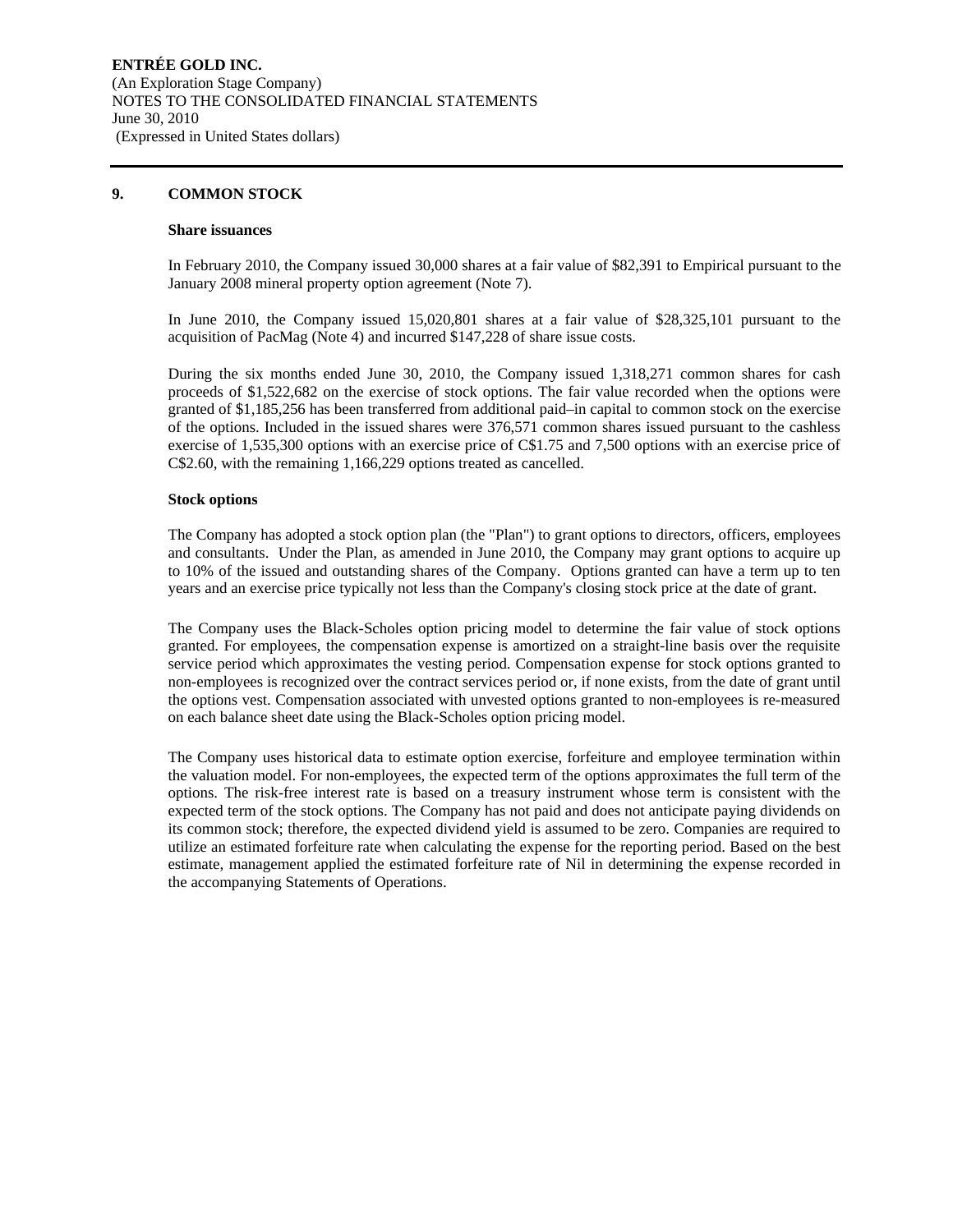Stock option transactions are summarized as follows:

|                              |                            | Weighted Average               |
|------------------------------|----------------------------|--------------------------------|
|                              | Number of<br><b>Shares</b> | <b>Exercise Price</b><br>(C\$) |
| Balance at December 31, 2008 | 10,651,800                 | 1.65                           |
| Granted                      | 3,622,500                  | 1.97                           |
| Exercised                    | (2,355,948)                | 1.23                           |
| Cancelled                    | (289, 552)                 | 1.15                           |
| Expired                      | (721,000)                  | 1.60                           |
| Balance at December 31, 2009 | 10,907,800                 | 1.86                           |
| Exercised                    | (392,968)                  | 1.58                           |
| Balance at March 31, 2010    | 10,514,832                 | 1.87                           |
| Exercised                    | (925, 303)                 | 1.76                           |
| Cancelled                    | (1,166,229)                | 1.75                           |
| Expired                      | (17,500)                   | 1.71                           |
| Balance at June 30, 2010     | 8,405,800                  | 1.90                           |

There were no stock options granted during the six months ended June 30, 2010. The weighted average fair value per stock option granted during the three months ended June 30, 2009 was C\$0.88. The number of stock options exercisable at June 30, 2010 was 8,405,800.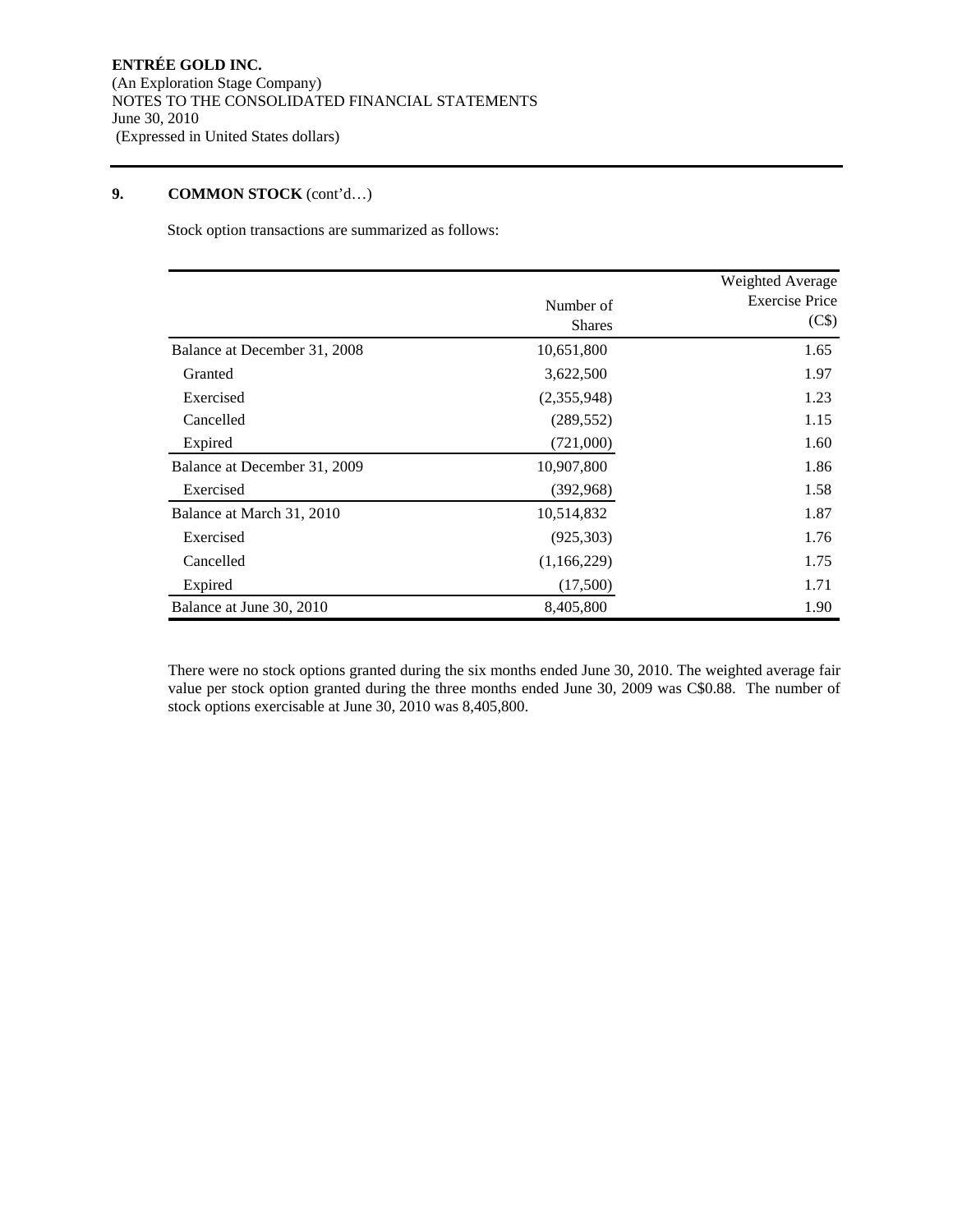## **Stock options** (cont'd…)

At June 30, 2010, the following stock options were outstanding:

| Number of | Exercise<br>Price | Aggregate<br><b>Intrinsic Value</b> |                    | Number of<br>Options | Aggregate<br><b>Intrinsic Value</b> |
|-----------|-------------------|-------------------------------------|--------------------|----------------------|-------------------------------------|
| Options   | (C\$)             | (C\$)                               | <b>Expiry Date</b> | Exercisable          | (C\$)                               |
|           |                   |                                     |                    |                      |                                     |
| 25,000    | 1.66              | 8,500                               | August 25, 2010    | 25,000               | 8,500                               |
| 100,000   | 1.80              | 20,000                              | January 23, 2011   | 100,000              | 20,000                              |
| 100,000   | 2.20              |                                     | February 8, 2011   | 100,000              |                                     |
| 10,000    | 2.34              |                                     | March 28, 2011     | 10,000               |                                     |
| 832,300   | 1.32              | 565,964                             | July 10, 2011      | 832,300              | 565,964                             |
| 50,000    | 1.77              | 11,500                              | January 22, 2012   | 50,000               | 11,500                              |
| 200,000   | 2.16              |                                     | April 5, 2012      | 200,000              |                                     |
| 500,000   | 2.06              |                                     | May 16, 2012       | 500,000              |                                     |
| 469,500   | 2.30              |                                     | May 31, 2012       | 469,500              |                                     |
| 5,000     | 2.58              |                                     | January 9, 2013    | 5,000                |                                     |
| 1,474,500 | 2.00              |                                     | April 3, 2013      | 1,474,500            |                                     |
| 12,500    | 1.55              | 5,625                               | May 21, 2013       | 12,500               | 5,625                               |
| 125,000   | 2.02              |                                     | July 17, 2013      | 125,000              |                                     |
| 1,126,500 | 1.55              | 506,925                             | September 17, 2013 | 1,126,500            | 506,925                             |
| 1,560,500 | 1.32              | 1,061,140                           | February 12, 2014  | 1,560,500            | 1,061,140                           |
| 1,815,000 | 2.60              |                                     | December 22, 2014  | 1,815,000            |                                     |
| 8,405,800 |                   | \$<br>2,179,654                     |                    | 8,405,800            | \$<br>2,179,654                     |

The aggregate intrinsic value in the preceding table represents the total intrinsic value, based on the Company's closing stock price of C\$2.00 per share as of June 30, 2010, which would have been received by the option holders had all options holders exercised their options as of that date. The total number of inthe-money options vested and exercisable as of June 30, 2010 was 3,706,800. The total intrinsic value of options exercised during the six months ended June 30, 2010 was \$1,903,582 (June 30, 2009 -\$7,000).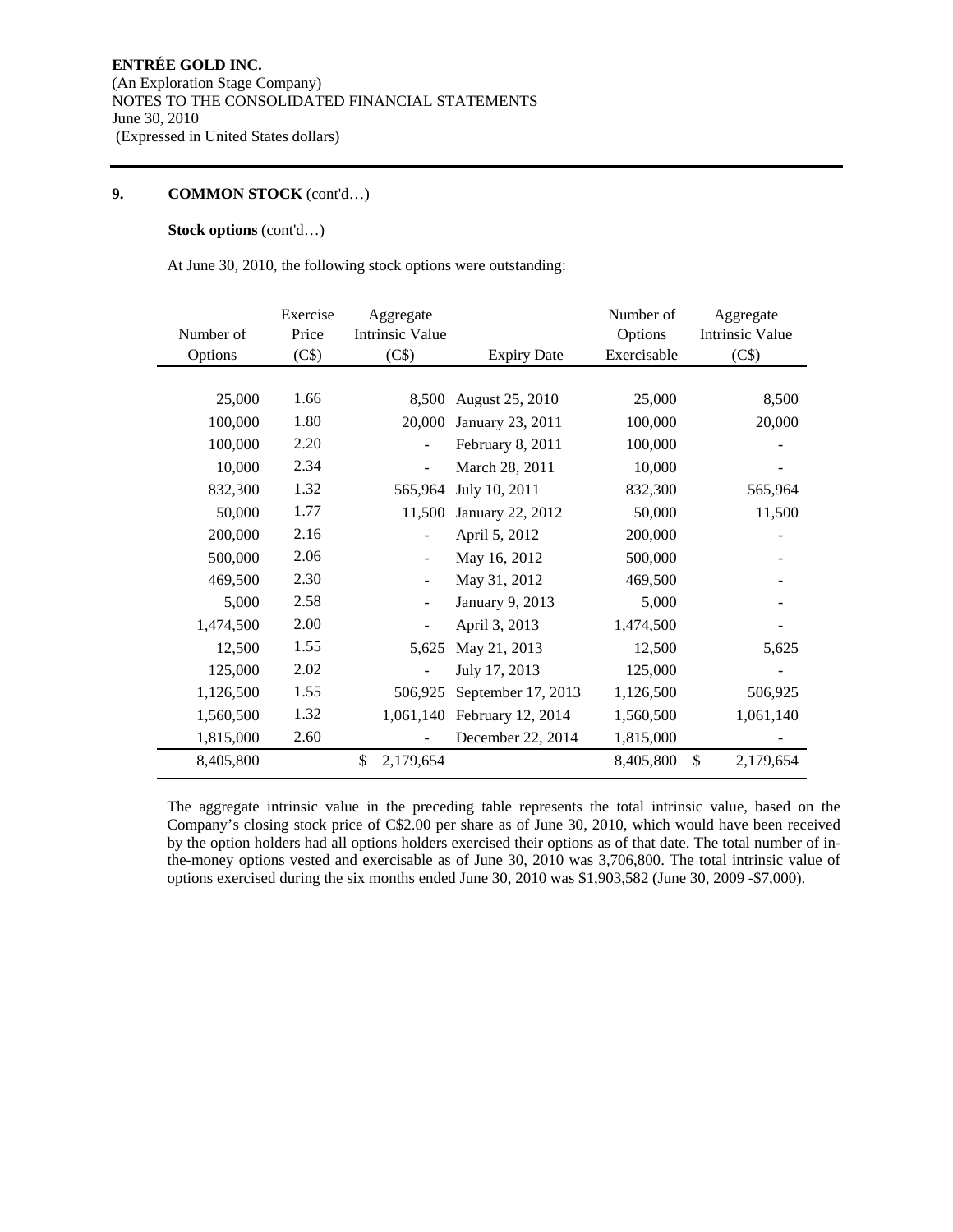# **Stock options** (cont'd…)

The following table summarizes information regarding the non-vested stock purchase options outstanding as of June 30, 2010.

|                                         | Number of<br><b>Options</b> | Weight Average<br>Grant-Date Fair<br>Value (C\$) |
|-----------------------------------------|-----------------------------|--------------------------------------------------|
| Non-vested options at December 31, 2008 | 166,667                     | 1.43                                             |
| Vested                                  | (166, 667)                  |                                                  |
| Non-vested options at December 31, 2009 |                             |                                                  |
| Non-vested options at March 31, 2010    |                             |                                                  |
| Non-vested options at June 30, 2010     |                             |                                                  |

#### **Stock-based compensation**

No stock options were granted during the six months ended June 30, 2010. The fair value of stock options granted during the six months ended June 30, 2009 was \$1,250,242 which was fully recognized upon grant. Stock-based compensation recognized during the six months ended June 30, 2010 was \$Nil (June 30, 2009 - \$1,326,834) which has been recorded in the consolidated statements of operations as follows with corresponding additional paid-in capital recorded in stockholders' equity:

|                            | Three Months<br>Ended<br>June 30,<br>2010 | Three Months<br>Ended<br>June $30$ ,<br>2009 |        | Six Months<br>Ended<br>June $30$ ,<br>2010 |                          | Six Months<br>Ended<br>June $30$ ,<br>2009 |             | Cumulative to<br>June 30,<br>2010 |            |
|----------------------------|-------------------------------------------|----------------------------------------------|--------|--------------------------------------------|--------------------------|--------------------------------------------|-------------|-----------------------------------|------------|
| Consulting fees            | \$                                        | \$                                           |        | \$                                         | $\overline{\phantom{a}}$ | \$                                         |             | \$                                | 1,794,562  |
| Legal                      |                                           |                                              |        |                                            |                          |                                            |             |                                   | 287,931    |
| Management fees            |                                           |                                              | 25.613 |                                            | -                        |                                            | 1,100,902   |                                   | 8,131,956  |
| Mineral property interests |                                           |                                              |        |                                            |                          |                                            | 160,271     |                                   | 3,235,267  |
| Office and administration  |                                           |                                              |        |                                            |                          |                                            | 21,891      |                                   | 3,153,783  |
| Stockholder communications |                                           |                                              |        |                                            |                          |                                            |             |                                   |            |
| and investor relations     |                                           |                                              |        |                                            |                          |                                            | 43,770      |                                   | 1,053,377  |
|                            | \$                                        | \$                                           | 25,613 | -S                                         |                          |                                            | \$1,326,834 | \$.                               | 17,656,876 |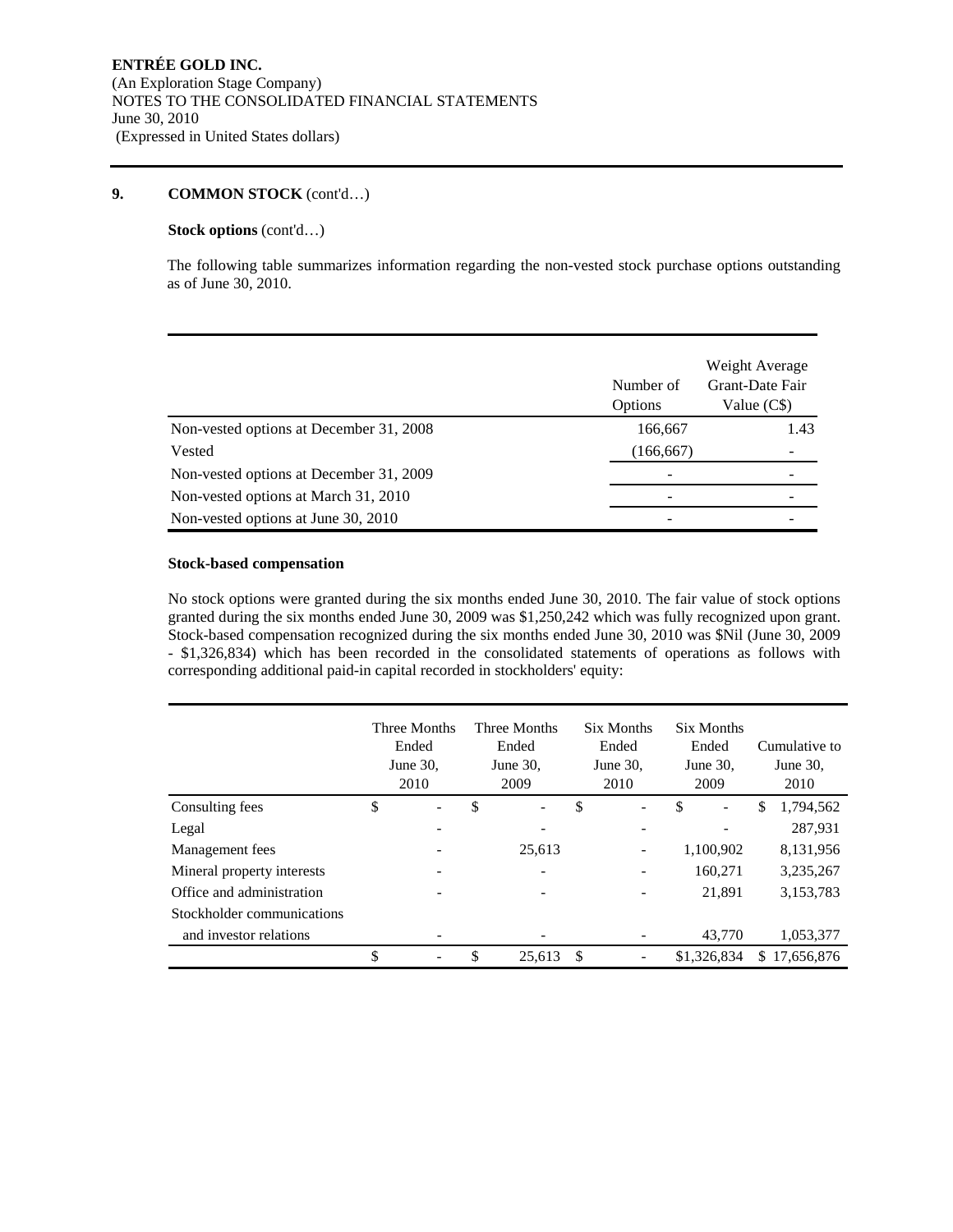# **Stock-based compensation** (cont'd…)

The following weighted-average assumptions were used for the Black-Scholes valuation of stock options granted:

|                                  | Six Months<br>Ended<br>June $30$ ,<br>2010 | Six Months<br>Ended<br>June $30$ ,<br>2009 |  |
|----------------------------------|--------------------------------------------|--------------------------------------------|--|
| Risk-free interest rate          | n/a                                        | 1.95%                                      |  |
| Expected life of options (years) | n/a                                        | 5.0                                        |  |
| Annualized volatility            | n/a                                        | 81%                                        |  |
| Dividend rate                    | n/a                                        | $0.00\%$                                   |  |

# **10. SEGMENT INFORMATION**

The Company operates in one business segment being the exploration of mineral property interests.

Geographic information is as follows:

|                     | June 30,<br>2010 |    | December 31,<br>2009 |
|---------------------|------------------|----|----------------------|
| Identifiable assets |                  |    |                      |
| Canada              | \$<br>32,272,459 | -S | 44,269,665           |
| Mongolia            | 1,150,047        |    | 906,485              |
| <b>USA</b>          | 49,117,193       |    | 583,461              |
| Australia           | 2,840,101        |    |                      |
| China               | 66,804           |    | 44,509               |
|                     | 85,446,604<br>\$ | \$ | 45,804,120           |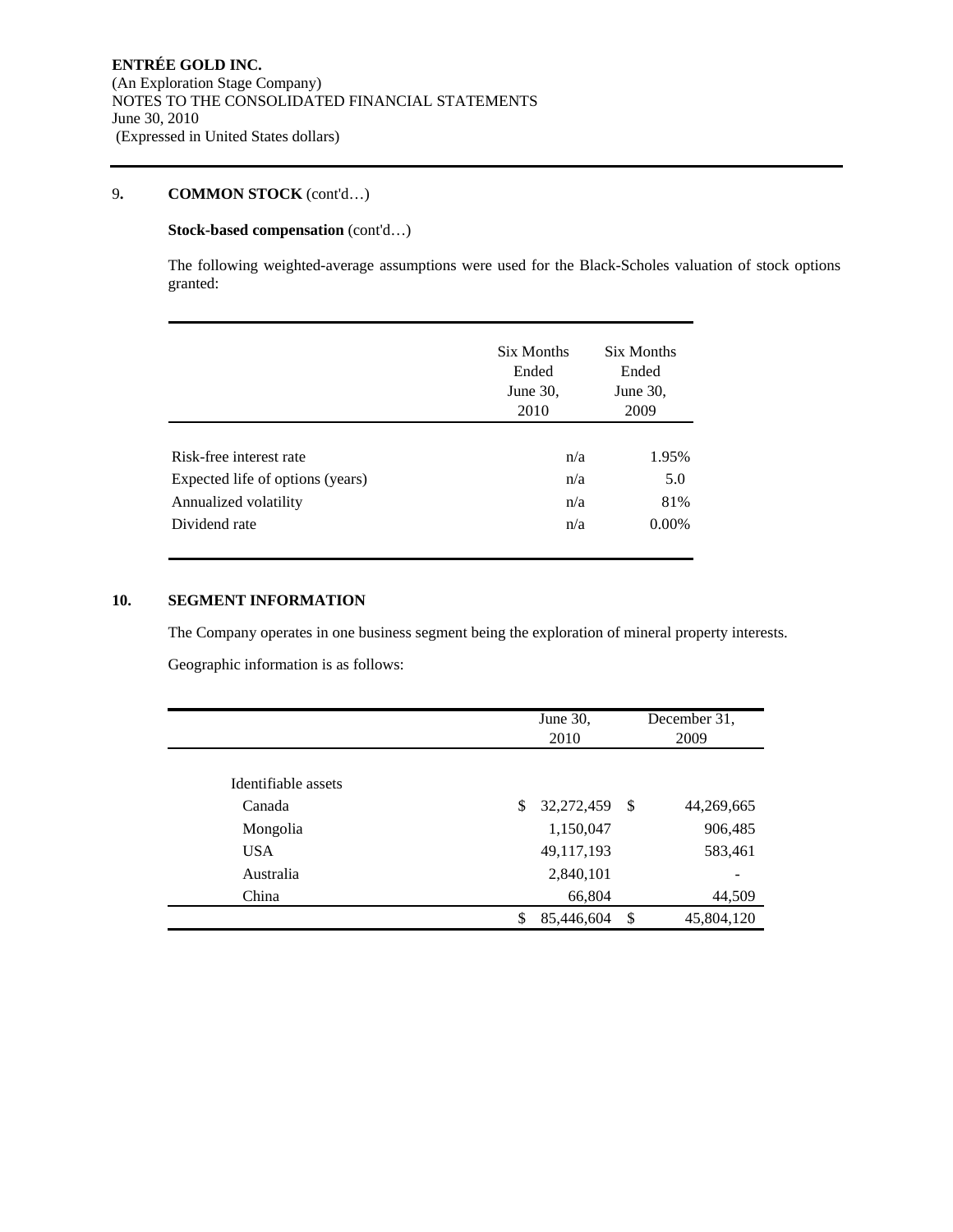## **10. SEGMENT INFORMATION** (cont'd...)

|                     | Three Months<br>Ended<br>June 30,<br>2010 |                  | Three Months<br>Ended<br>June 30,<br>2009 | Six Months<br>Ended<br>June 30,<br>2010 | Six Months<br>Ended<br>June 30,<br>2009 |  |
|---------------------|-------------------------------------------|------------------|-------------------------------------------|-----------------------------------------|-----------------------------------------|--|
| Loss for the period |                                           |                  |                                           |                                         |                                         |  |
| Canada              | \$                                        | $(959.206)$ \$   | (919.372)                                 |                                         | $$(2,135,262) \$ (2,609,660)$           |  |
| Mongolia            |                                           | (1,582,042)      | (1,890,041)                               | (2,201,094)                             | (3,188,766)                             |  |
| <b>USA</b>          |                                           | (688, 848)       | (603,711)                                 | (965, 948)                              | (1,190,470)                             |  |
| China               |                                           | (192, 467)       | (312.708)                                 | (276, 423)                              | (452, 655)                              |  |
|                     | \$                                        | $(3.422.563)$ \$ | (3.725.832)                               | \$(5,578,727)                           | \$(7.441.551)                           |  |

## **11. FINANCIAL INSTRUMENTS**

The Company's financial instruments consist of cash and cash equivalents, receivables, investments, accounts payable and accrued liabilities and loans payable. Unless otherwise noted, it is management's opinion that the Company is not exposed to significant interest or credit risks arising from these financial instruments. The fair value of these financial instruments approximates their carrying values, except as noted below.

The Company is exposed to currency risk by incurring certain expenditures in currencies other than the Canadian dollar. The Company does not use derivative instruments to reduce this currency risk.

Fair value measurement is based on a fair value hierarchy, which requires an entity to maximize the use of observable inputs and minimize the use of unobservable inputs when measuring fair value. The standard describes three levels of inputs that may be used to measure fair value which are:

Level 1 — Quoted prices that are available in active markets for identical assets or liabilities.

Level 2 — Quoted prices in active markets for similar assets that are observable.

Level 3 — Unobservable inputs that are supported by little or no market activity and that are significant to the fair value of the assets or liabilities.

At June 30, 2010, the Company had Level 1 financial instruments with a fair value of \$31,059,267 and one Level 3 financial instrument with a fair value of \$2,320,450. (Note 5)

|                    |   | Level 1       |  | Level 2                  |   | Level 3   |  |  |
|--------------------|---|---------------|--|--------------------------|---|-----------|--|--|
| Cash               | S | 30,163,995 \$ |  | $\overline{\phantom{a}}$ |   | -         |  |  |
| <b>Investments</b> |   | 895,272       |  | -                        |   | 2,320,450 |  |  |
|                    | S | 31,059,267    |  | $\overline{\phantom{a}}$ | Ъ | 2,320,450 |  |  |